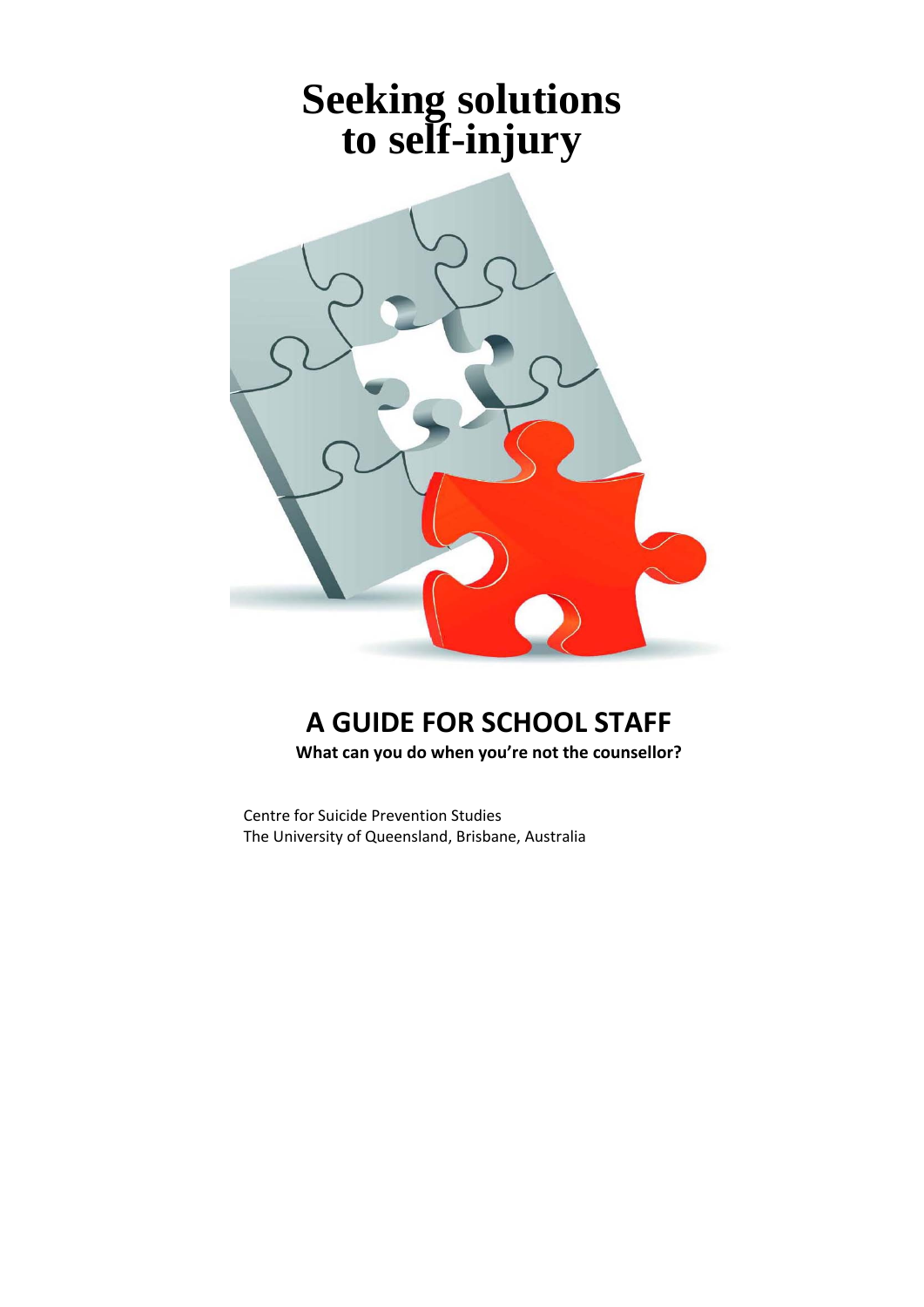#### **SEEKING SOLUTIONS TO SELF‐INJURY: A GUIDE FOR SCHOOL STAFF SECOND EDITION**

#### **COPYRIGHT INFORMATION**

This guide is copyright. Centre for Suicide Prevention Studies © 2013 (Second Edition). First published in 2011. http://www.suicidepreventionstudies.org/index.html

The guide may not be copied without written permission. However, the guide was developed to be used as a teaching tool, and may therefore be used for private study. In addition, extracts may be used for teaching purposes in group discussion or formal lectures. Acknowledgement of authorship and copyright should be given.

Martin, G., Hasking, P., Swannell, S., Lee, M., McAllister, M. & Greisbach, K. (2013). *Seeking solutions to self‐injury: A guide for school staff*. Centre for Suicide Prevention Studies, The University of Queensland, Brisbane, Australia.

978‐0‐9875603‐1‐5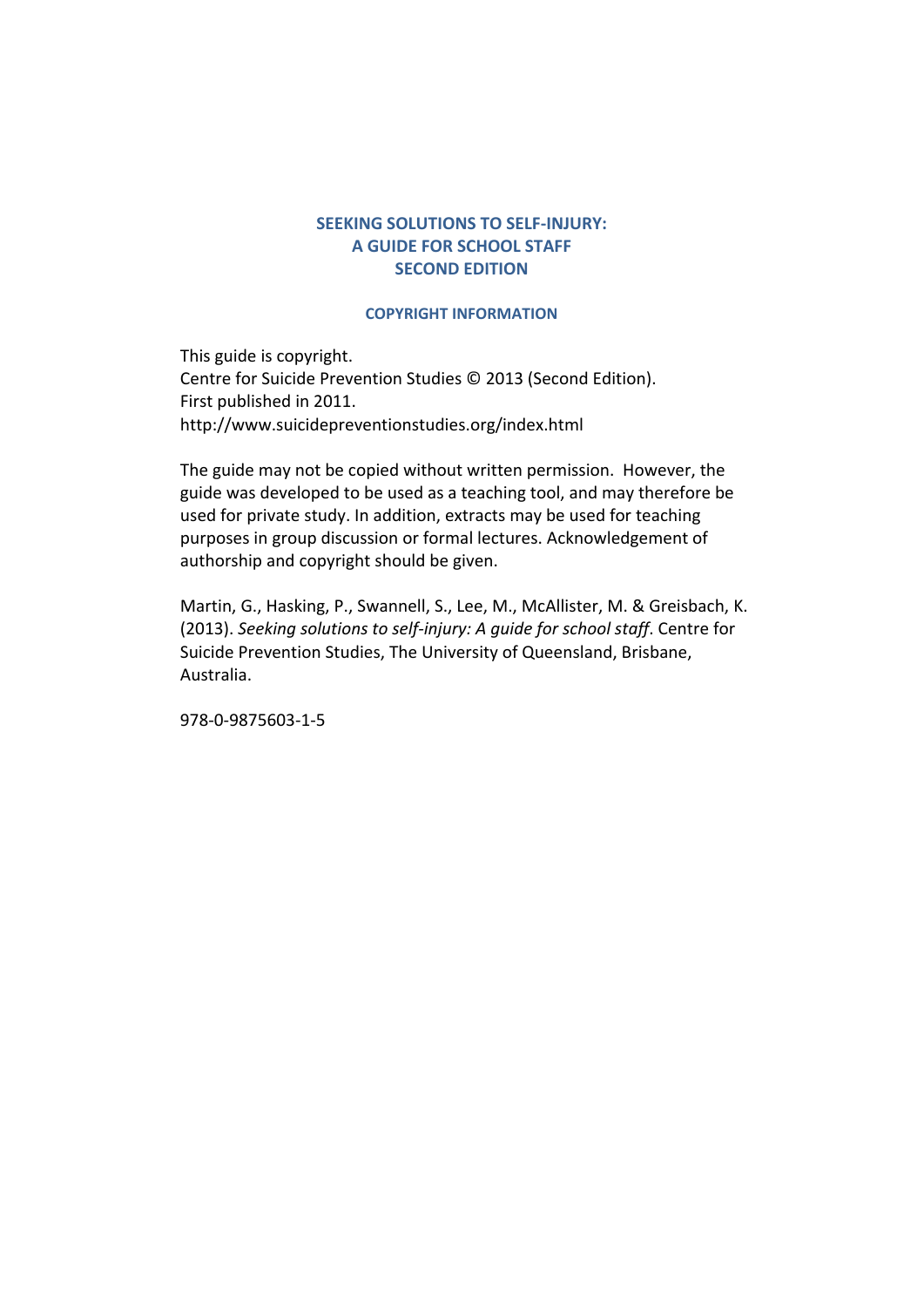# **Contents**

| 1. A guide to this booklet                              | 1   |
|---------------------------------------------------------|-----|
| 2. What is self-injury?                                 | 2   |
| 3. Who is likely to self-injure?                        | 3   |
| 4. The cycle of self-injury                             | 4   |
| 5. How do I know if a student self-injures?             | 8   |
| 6. How do school staff help a student who self-injures? | 9   |
| 7. The counselling role                                 | 16  |
| 8. A note about self-injury and suicide                 | 18  |
| 9. A note about therapies                               | 19  |
| 10. Useful resources                                    | 22. |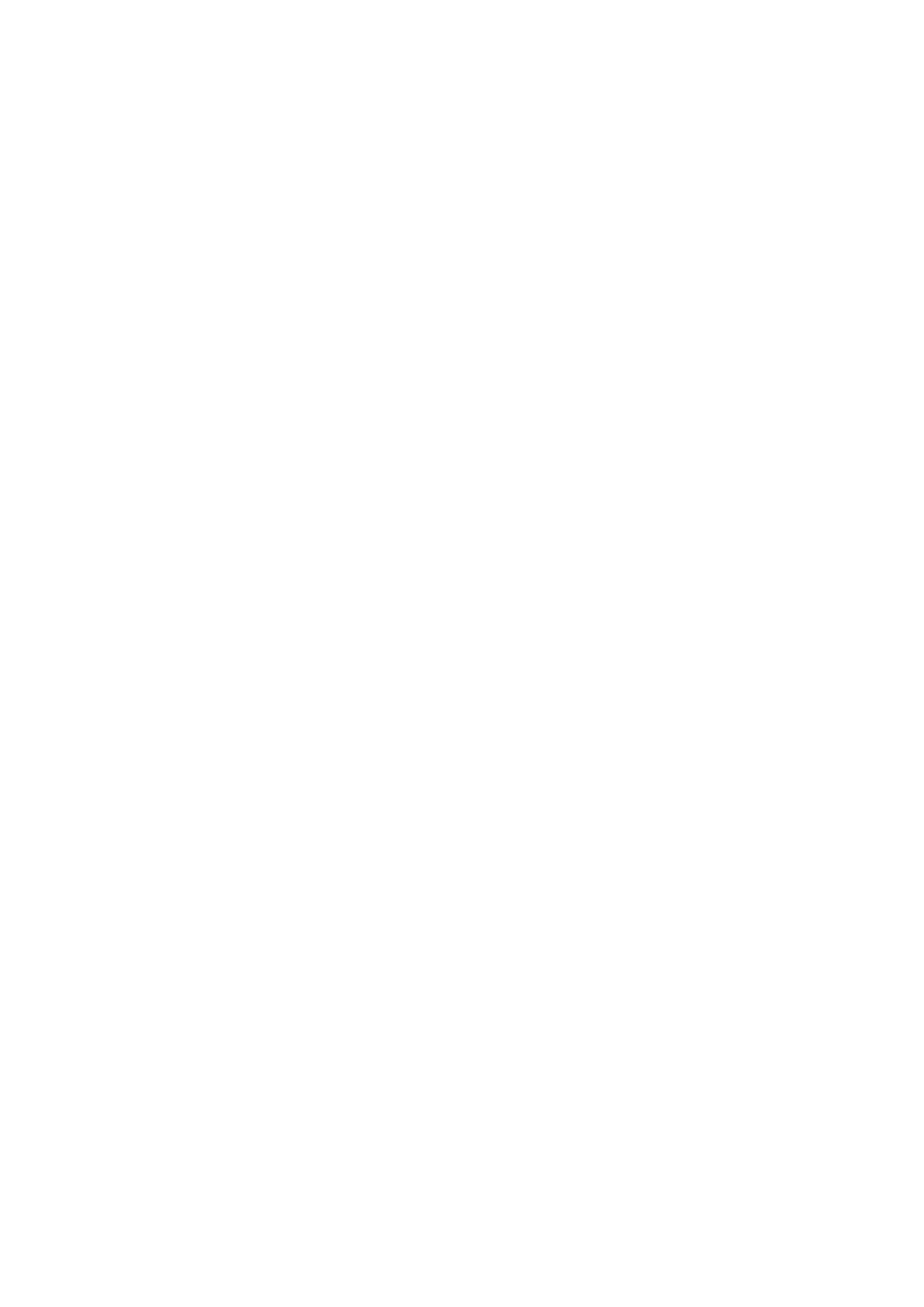# **1. A guide to this booklet**

Self-injury can be a confusing behaviour, and really worrying when someone you know self‐injures. In preparing this guide we consulted families, health care professionals, school staff and parents of young people who self‐injure, as well as the young people themselves. This guide was developed to help school staff understand self-injury, and find some effective ways to intervene, whatever your role in the school.

Within each section of this book, key concepts have been highlighted in bold. If you are not after detailed information at this stage, and were to just skim through the type in bold, this would be enough to give you some useful and practical ideas about self‐injury. The plain text contains all the basic information for you as a staff member to understand self‐injury. If you are interested in additional or more detailed information, feel free to read the text.

**[1]**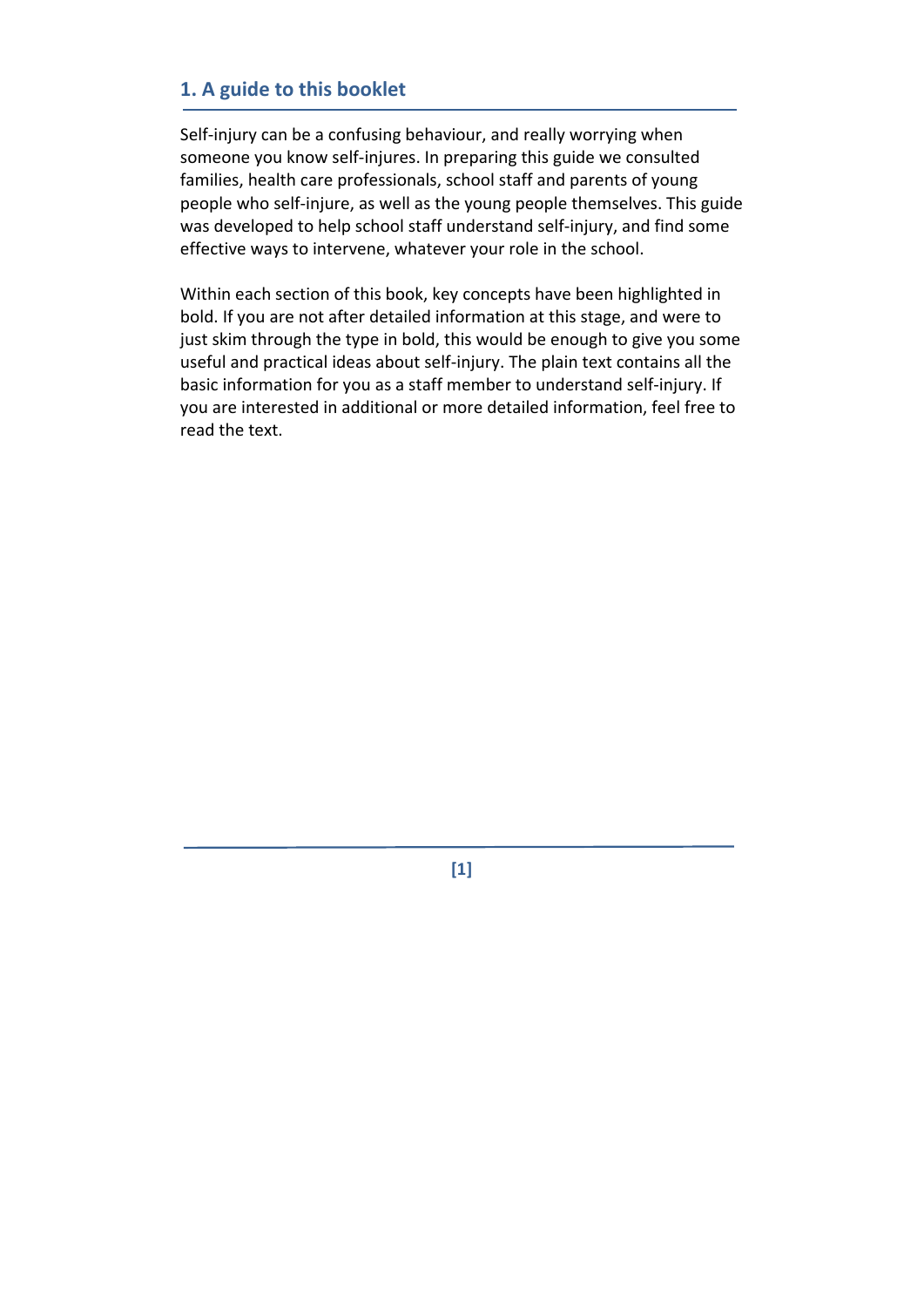# **2. What is self‐injury?**

Self-injury is a term that can mean different things to different people. For the purpose of this book we understand self‐injury to be **the deliberate destruction or alteration of body tissue without suicidal intent**.

#### *Further information:*

*In the research guiding this book, alcohol abuse and anorexia nervosa are not usually included as forms of self‐injury, although it can be argued they are indeed both forms of self‐abuse. The focus of the research into self‐ injury is primarily on cutting, scratching, self‐punching/hitting/slapping,*  hitting a part of the body on a hard surface, biting, burning, *ingesting chemicals or substances or otherwise damaging the body to relieve bad feelings inside.*

*The issue of 'without suicidal intent' is an important one. Ninety per cent of self‐injurers do so to control overwhelming feelings. We acknowledge that occasionally a young person will state that they self‐injure because they want to die – usually because many parts of their lives seem difficult or too hard to manage, and they are 'at the end of their tether'. The focus of this booklet is really to help you manage the young people you are most commonly going to have to work with.* 

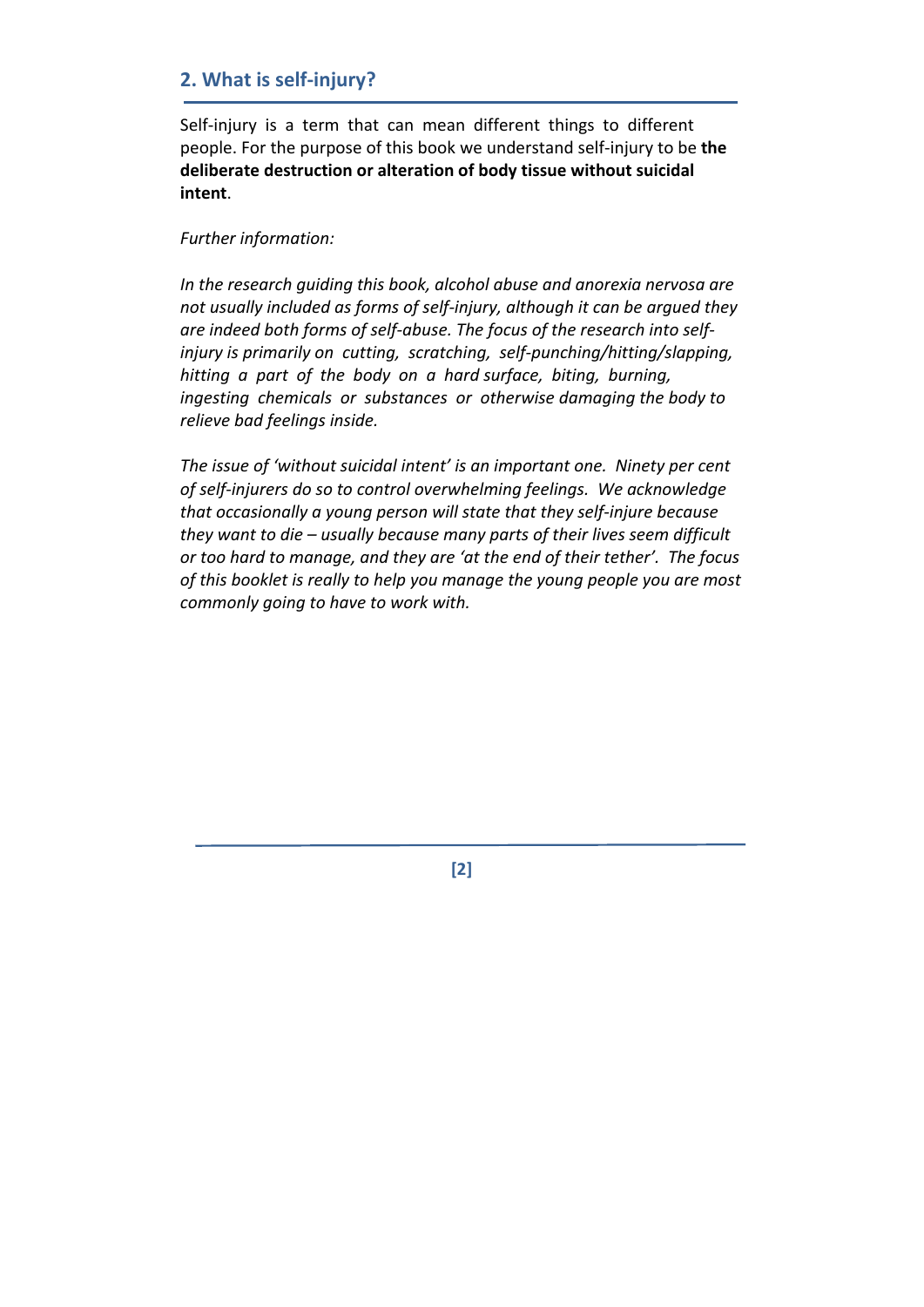# **3. Who is likely to self‐injure?**

There is no particular type of person more likely to self-injure. While people who self-injure tend to begin as an adolescent or young adult, our research shows that adults and older people also self‐ injure. Males and females, rich and poor, and people from different cultural backgrounds ‐ all can self‐injure. You don't have to have a mental illness to need to self‐injure.

#### *Further information:*

*A large national study conducted recently found that some groups of people are at increased risk for self‐injury:*

- *Those who are psychologically distressed*
- *Those with mental disorders or symptoms (e.g. anxiety, depression, post‐traumatic stress, eating disorders, dissociation or personality disorders)*
- *Those who misuse alcohol or other substances*
- *Those who have experienced childhood trauma or abuse*
- *Those who cannot identify or communicate their feelings*
- *Those who tend to cope with stress by blaming themselves*
- *Those who do not feel comfortable asking their family for support during times of stress*
- *Those who tend to be impulsive*
- *Those who do not identify as heterosexual*

*Risks do not cause the problem. Rather, risks tend to be cumulative, and each one contributes to an increased likelihood of the act of self‐injury occurring in the first place, or an increased likelihood of repetition.*

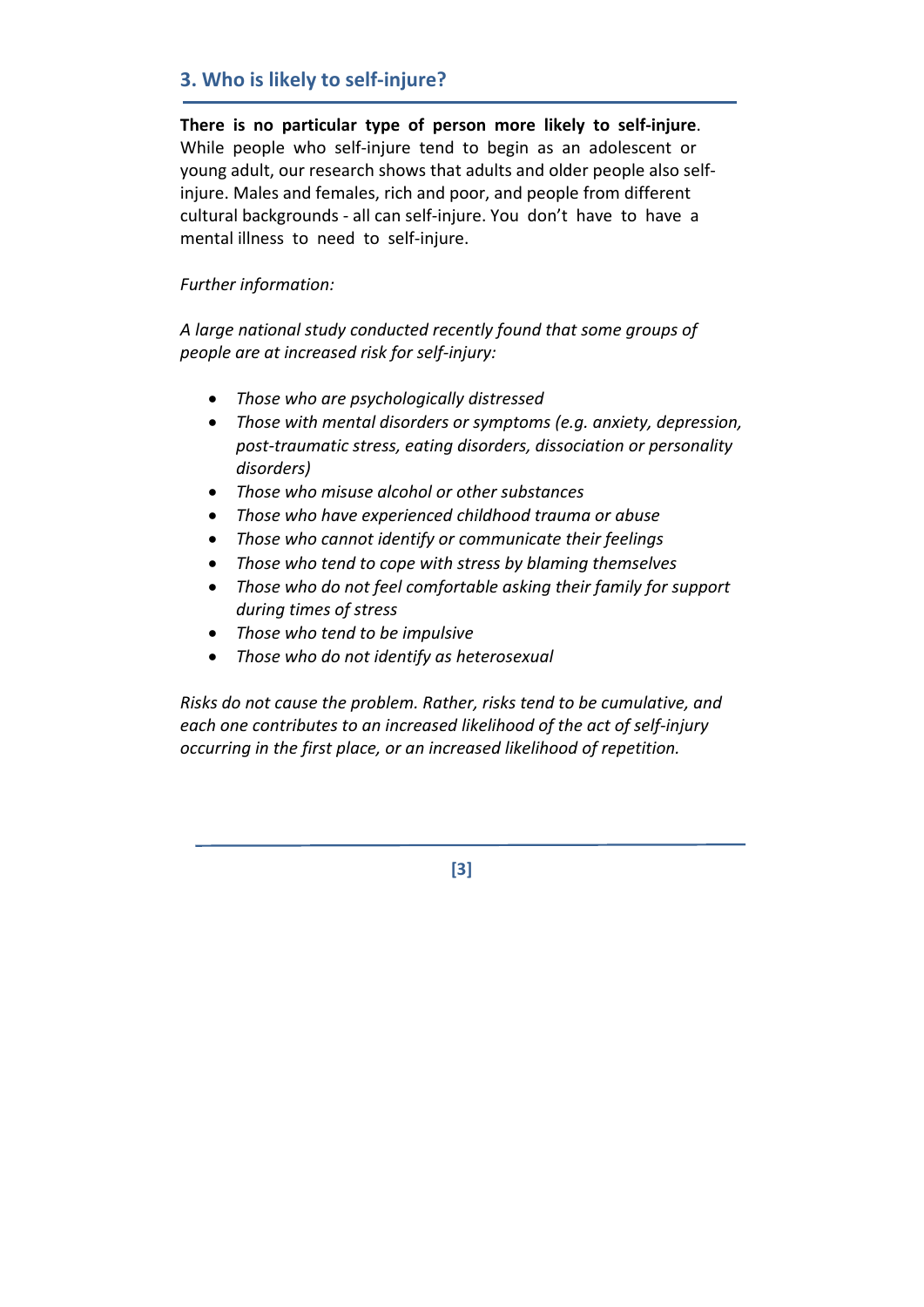Liebenluft et al (1987) provide a useful 5‐stage description of self‐injury that can be helpful in understanding the experience of these behaviours:



**This picture describes how a person can get into a cycle of self‐injury.** 

1. The cycle **begins with an event that usually involves a feeling of loss, rejection or abandonment**. This new event may remind the person of an old problem. The upset feelings increase over time

**[4]**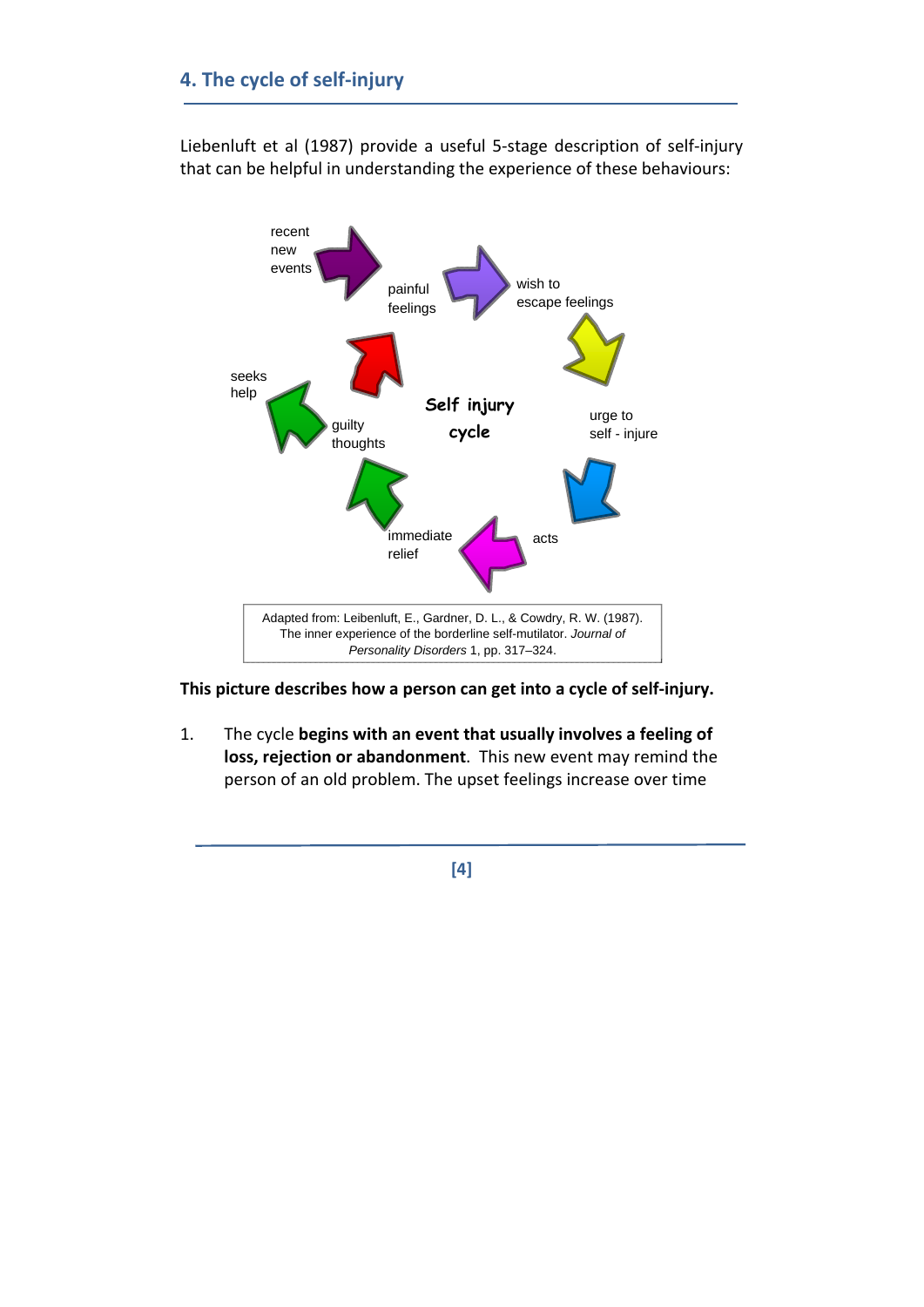despite attempts to think about something else, or otherwise avoid them.

- 2. The **pain becomes intolerable** (sometimes called 'psych‐ache'), maybe developing into depression, or alternatively, anger. A feeling of emotional numbness may become part of the picture.
- 3. **Alternative ways to reduce the pain fail**, and though all sorts of attempts are made to avoid self‐injury, a critical level is reached and the **urge to self‐injure becomes the 'only alternative'** (it may have appeared to work in the past).
- 4. The aftermath **may involve an initial feeling of relief, but this is usually short lived**. Guilty thoughts creep in, and friends and family may be avoided. Sometimes at this point there **may be 'an urge to tell'**, or even a search for help. If help is not recognised or is actively spurned, then the cycle may begin again.

#### *Further information:*

#### *The precipitating factors to the event*

*Different reasons have been proposed to explain why an event may trigger the beginning of the cycle of self‐injury for a person:*

- *Biological reasons: Psychological trauma from old painful events* in our lives can affect the brain and the body in powerful, *subtle and enduring ways. With a sensitised biology, the person may then experience more stress than others in a new situation, or find it difficult to manage their anxiety.*
- *Psychodynamic: Some people who have had rough times in their early days ('vulnerable' individuals) may experience a new situation according to an old family pattern or personal experience*

**[5]**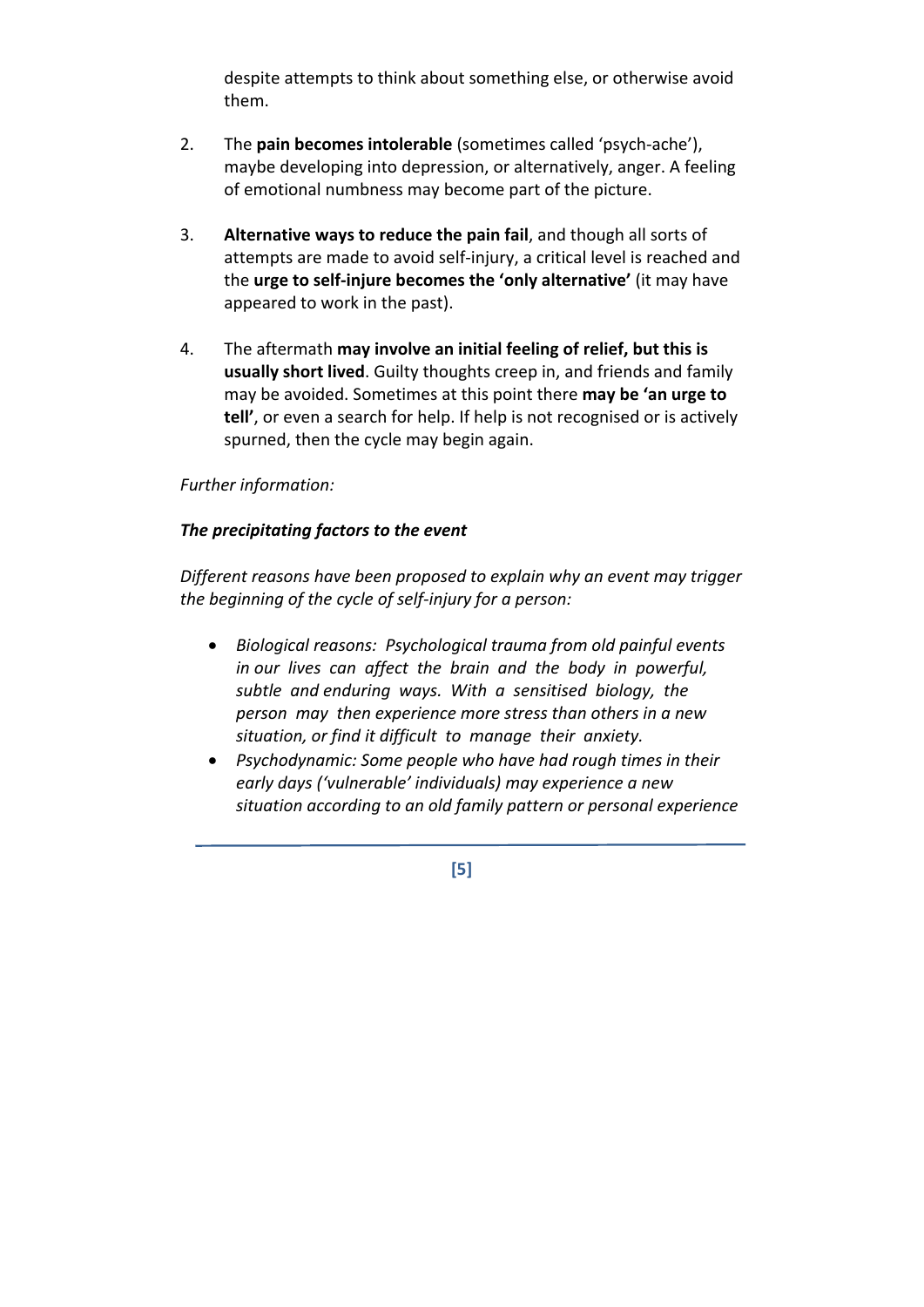*(i.e. they relive the original problem). They react as they did in the past, just automatically. Hidden old tensions in the mind, old anxieties, and old patterns of behaviour can be difficult to identify, difficult to bear and difficult to sort out. These 'vulnerable' individuals may have an increased need for self‐soothing to calm down. Sometimes (often initially by accident) self‐injury can become a self‐soothing mechanism.*

- *Behavioural: Self‐injury can become a learned behaviour and sometimes a habit.*
- *Social and Cultural: Self‐injury is more common in marginalised and oppressed people and cultural groups.*

# *The immediate sensations following the behaviour*

*Research has found that there are many reasons someone might repeatedly feel the urge to self‐injure. These sensations include:* 

- *Releasing unbearable mounting tension*
- *Relieving feelings of aloneness, alienation, hopelessness, or despair*
- *Combating desperate feelings or thoughts*
- *Discharging rage or anger*
- *Self‐punishment – either because they feel bad inside and cannot change the feeling, or in some way to purify the inner self*
- *Attempting to feel alive again; the external injury accompanied by pain brings them back to reality*
- *Regaining a sense of control over inner feelings or combating some sense of having 'lost it'*
- *Self‐soothing; after damage from the self‐injury, finding ways to look after the wounds and therefore themselves*
- *Reconfirming of personal boundaries and a sense of self*
- *Communicating with others; letting them know how bad they were feeling but could not express in words*
- *Expressing conflict*

**[6]**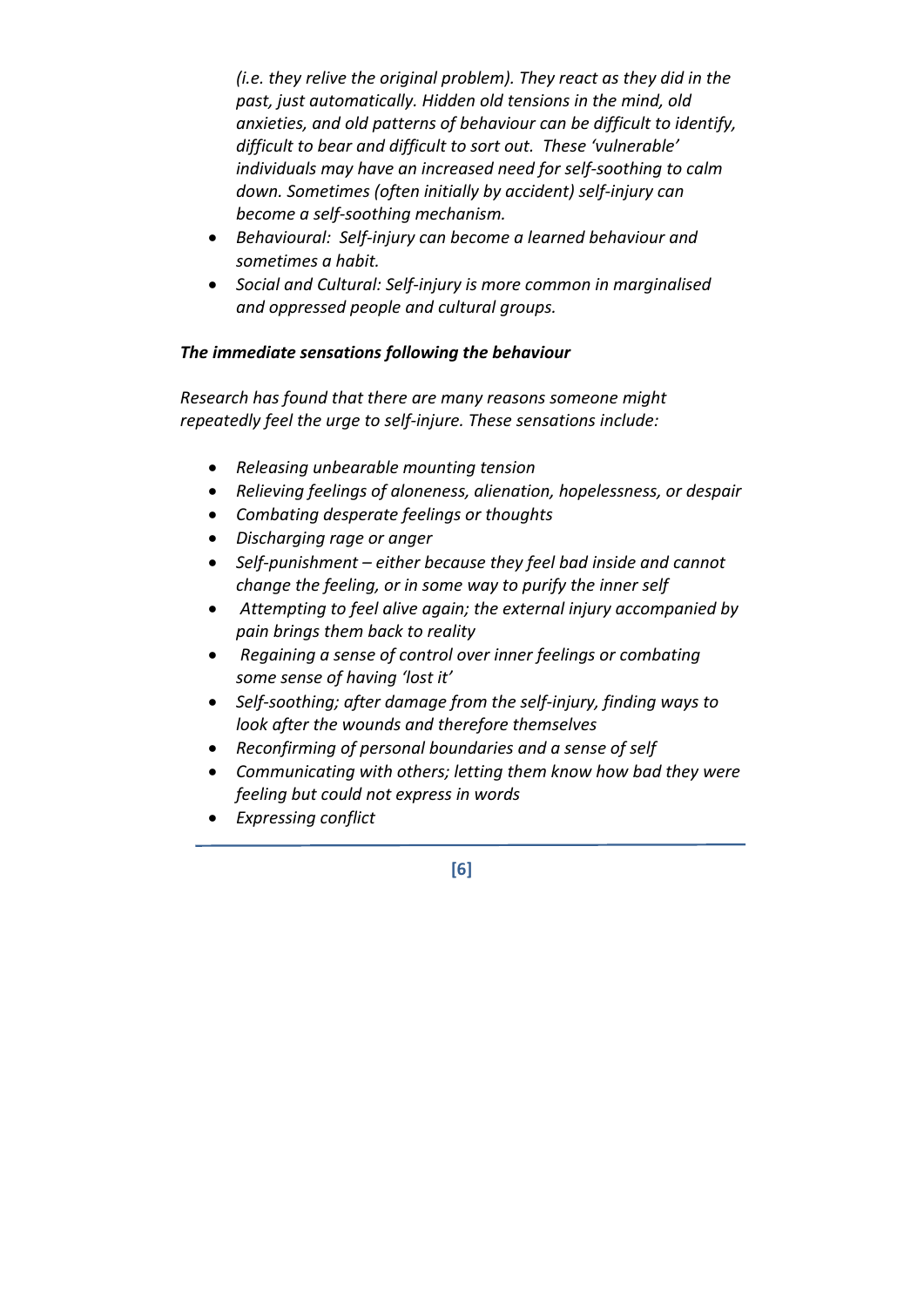• *Bringing them 'back' from dissociative states.* 

#### *What some young people say about their self‐injuring behaviour.*

*Perhaps the best way to understand the experience of people who self‐ injure is to listen to what they themselves have to say about it.*

- *Some young people tell us they really don't know why they self‐ injure*
- *Most hide while self‐injuring, doing it at a time of day or somewhere private or where they feel they will be less likely to be discovered*
- *Some say it is an impulsive act; some talk about having a ritualised way of doing it*
- *Most feel bad in some way before the act of self‐injury (e.g. depressed, stressed, angry, memories of trauma), and that everything 'builds up'*
- *Some talk about feeling no physical pain during the act of self‐ injury, while others say they need to feel the physical pain to 'make all the feeling stuff go away'*
- *Some feel good while cutting; some don't*
- *Some say the sight of their own blood makes them feel real, where before they felt like they were not part of life*
- *Some are not able to describe the experience, as if they have switched off during the act*
- *Many feel release or relief immediately after self‐injury, but many also talk about feeling ashamed or even frightened afterwards*
- *Most cover up their self‐injury scars / wounds (e.g. long sleeves in summer, lots of bracelets).*

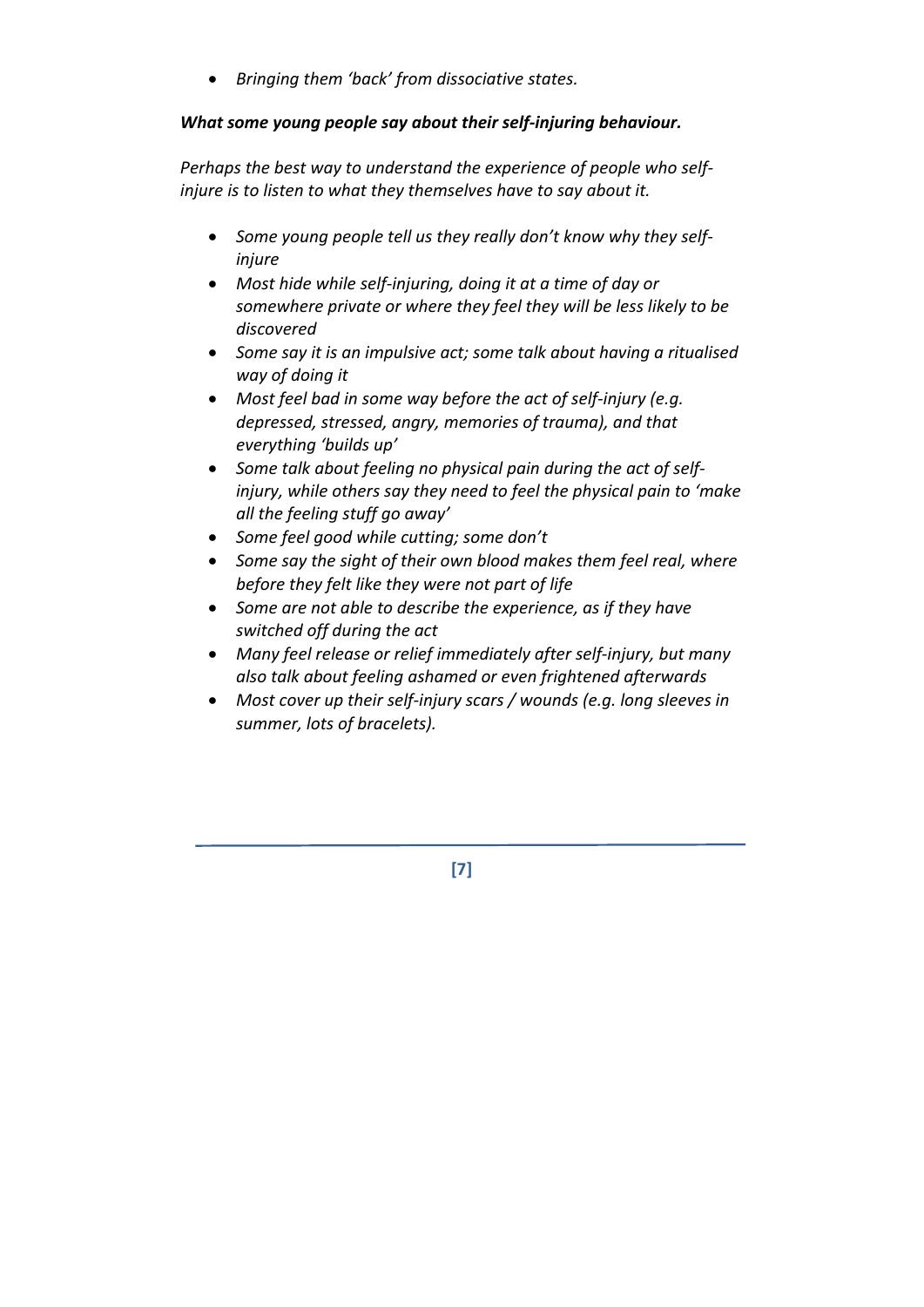# **5. How do I know if a student self‐injures?**

It is not always obvious if someone is self‐injuring. However there are some signs that might help you work out that a student is not coping well. These might include:

- Being **withdrawn**, more private, quieter than usual, or perhaps even 'secretive'
- **Not participating** in activities they usually participate in
- **Mood changes** ‐ up one minute down the next
- Getting **angry** or easily upset
- **Not coping well** with school work when they have in the past
- **Unexplained cuts or scratches**
- **Covering up parts of the body** (e.g. wearing long sleeves on a hot day)

**[8]**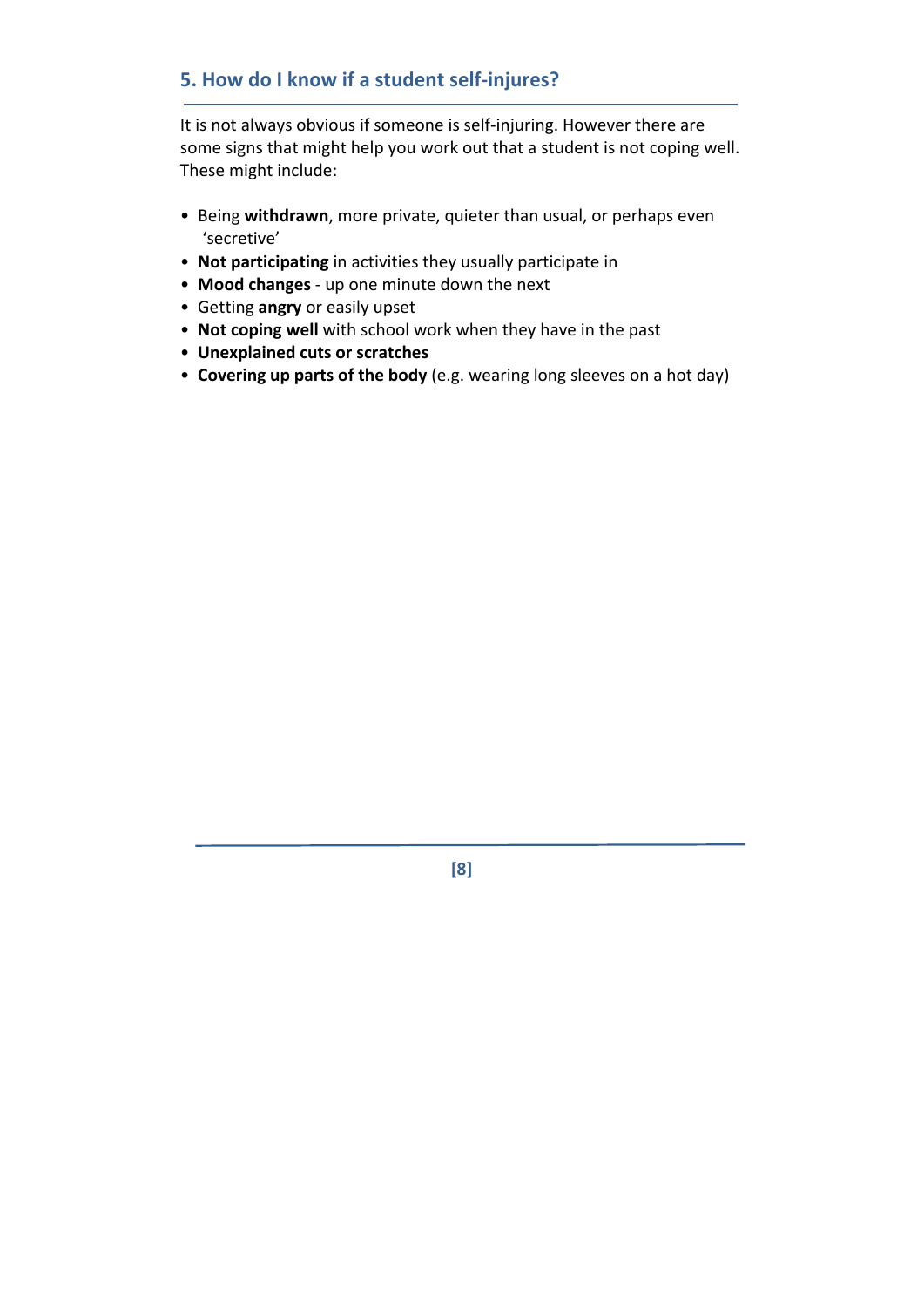# **6. How do school staff help a student who self‐injures?**

When we ask young people what school staff can do to help someone who self‐injures, they invariably say **they do want to talk to their teachers and other school staff about it**. Some school staff are concerned that talking openly about self‐injury will actually make it worse. But that is not our experience. Talking one to one is unlikely to be harmful.

Self-injury can be frightening and difficult to understand. What is most important is that 'you are there for' the student. **Listen, try not to judge, cringe, or freak out; try to understand and to accept that, for the young person, the choice may seem to be the only one. Along the way all of us will be trying to help them find alternatives**.

We do know that **'supportive family and friends' is the most common reason given by those who manage to give up self‐injury**. If young people feel they are 'connected' (that is not 'isolated'), and know they can phone a friend to talk things through, this will go some way to protect them. In fact, being part of any caring group, with some common purpose and where they gain some sense of meaning, can be helpful even if they don't tell anyone they self‐injure. School staff members are in a prime position to offer a supportive and caring environment to students who self-injure. This provides a way for them to feel connected, while they are receiving planned treatment from a health professional.

*We do need to do more research work to discover what protects people from needing to self‐injure in the first place, or what may reduce the likelihood of self‐injury, or perhaps reduce the likelihood of repetition or increasing severity. In the future we will probably have a much clearer picture of how all the causal factors fit together for someone who self‐ injures, and how best to intervene. But, for now, the critical thing is that they have access to support, and to someone who will stay with them for the whole journey.*

**[9]**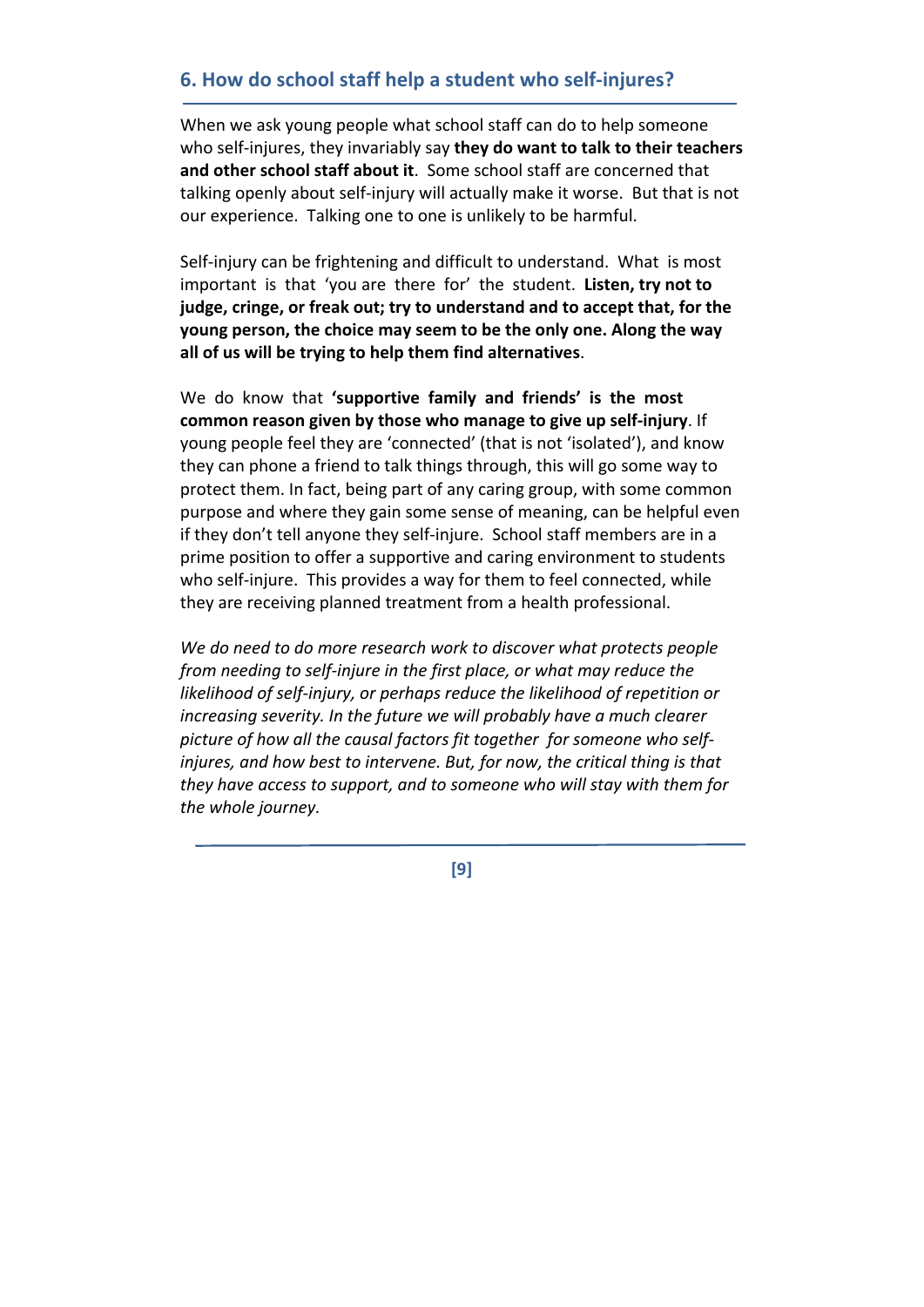#### **What do I do if I become aware, through a disclosure or other means, that a student is/is likely to be self‐injuring?**

Most schools will provide some training in student protection procedures each year, to ensure that staff are aware of the steps to follow when concerned about a student. **Self‐injury comes under the procedures for student protection in schools**, and it is important to revisit this information regularly so that you are aware of reporting and record keeping procedures.

If you are worried about a student, the first step is to talk with them and offer support. In your conversation with this student, about a very delicate matter, the following guidelines may help you:

- Talk openly with the person in private; don't hold back or pretend you have not noticed. You may have to choose the right moment, and an aggressive or intrusive approach will not help
- Explore the best understanding you can reach about why they have hurt themselves. Check with the student that your understanding is correct, and take the time to get it right first time. You may have to wait for the right opportunity, and would not want to explore these things over and over; that is not helpful for you or your student
- Be understanding rather than judgmental. Listen and try to make sense of it from their point of view. Their life experience may have been very different from your own
- Let them express their feelings (anger, sadness, frustration etc.). Sometimes it is blowing off steam; sometimes there are serious things to be angry about. Either way, 'getting it off their chest' will be really helpful. This may be uncomfortable for you, but if your goal is to really help things change then, as an adult, you may have to put up with some discomfort

**[10]**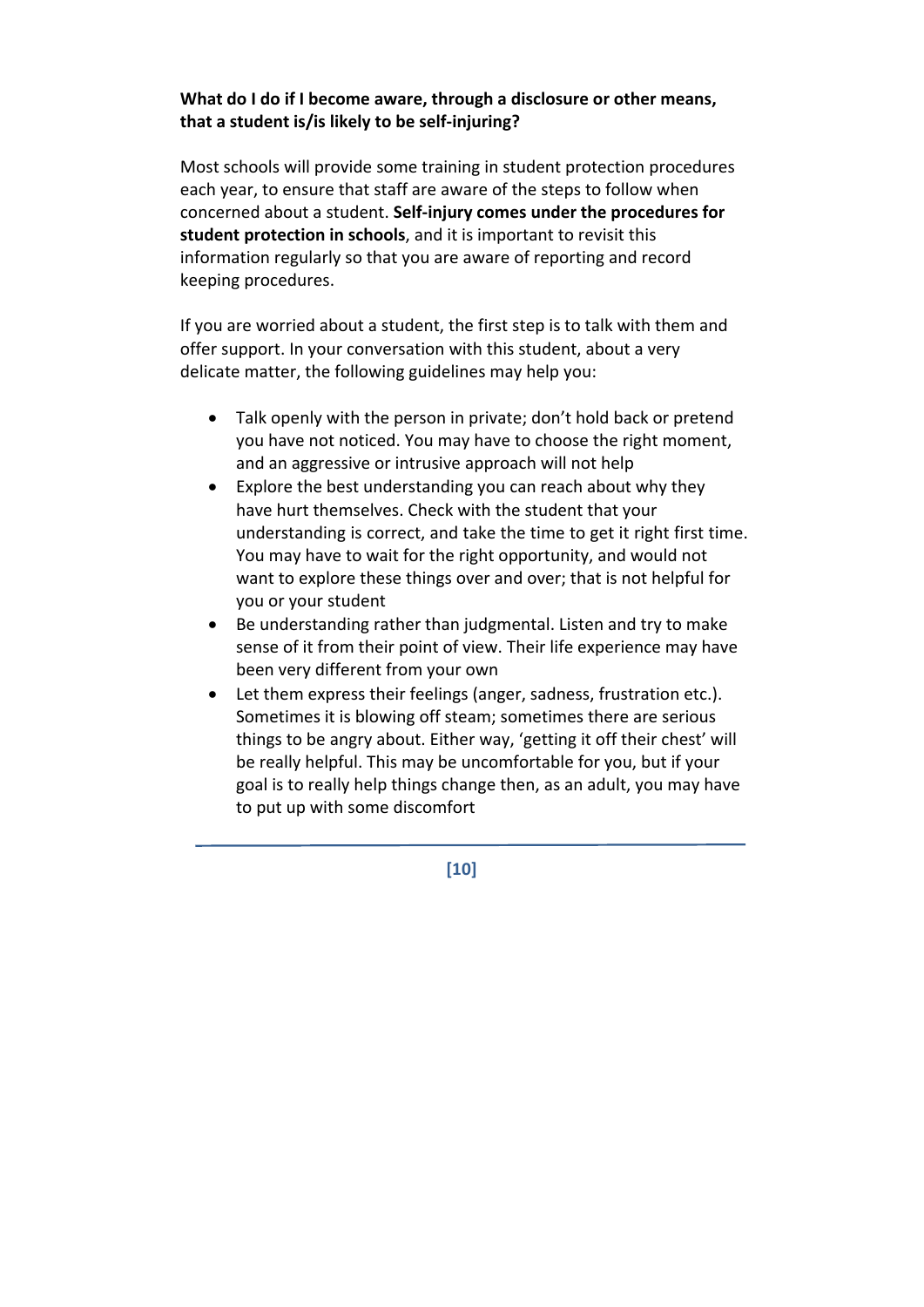Thank the student for sharing this information with them. **Explain to them that it is your duty of care to look after them from this point, and that you will need to support them in talking to the school counsellor**. If the student refuses to go with you to seek help, apologise and explain that you are still obligated to report your concerns to someone who can help them, to figure out where to go from here to keep them safe. You may have a list of student protection contacts in your school, and can report to one of these as per your school procedures.

The Principal or a member of the leadership team will need to know as soon as possible. The student protection contact will make sure that all reasonable steps are taken to inform the people who need to know, support other students, and control the flow of information. The student protection contact will discuss with the student when and how to let parents or guardians know about the incident.

Never leave a student alone immediately following a disclosure. Stay with them until someone else can attend to them. If the young person has self‐ injured, they may already be feeling some emotional relief, and therefore unlikely to self‐injure again in the next few hours. Nevertheless, they should be offered some immediate support.

#### **If I am worried about the possibility of a student self‐injuring?**

If you are worried about a student generally, but unsure whether they are self-harming, the first step again is to talk with them and offer support.

#### **If they do disclose self‐harm, or other concerns requiring further support,?**

Then you should follow the procedure on the previous page.

**[11]**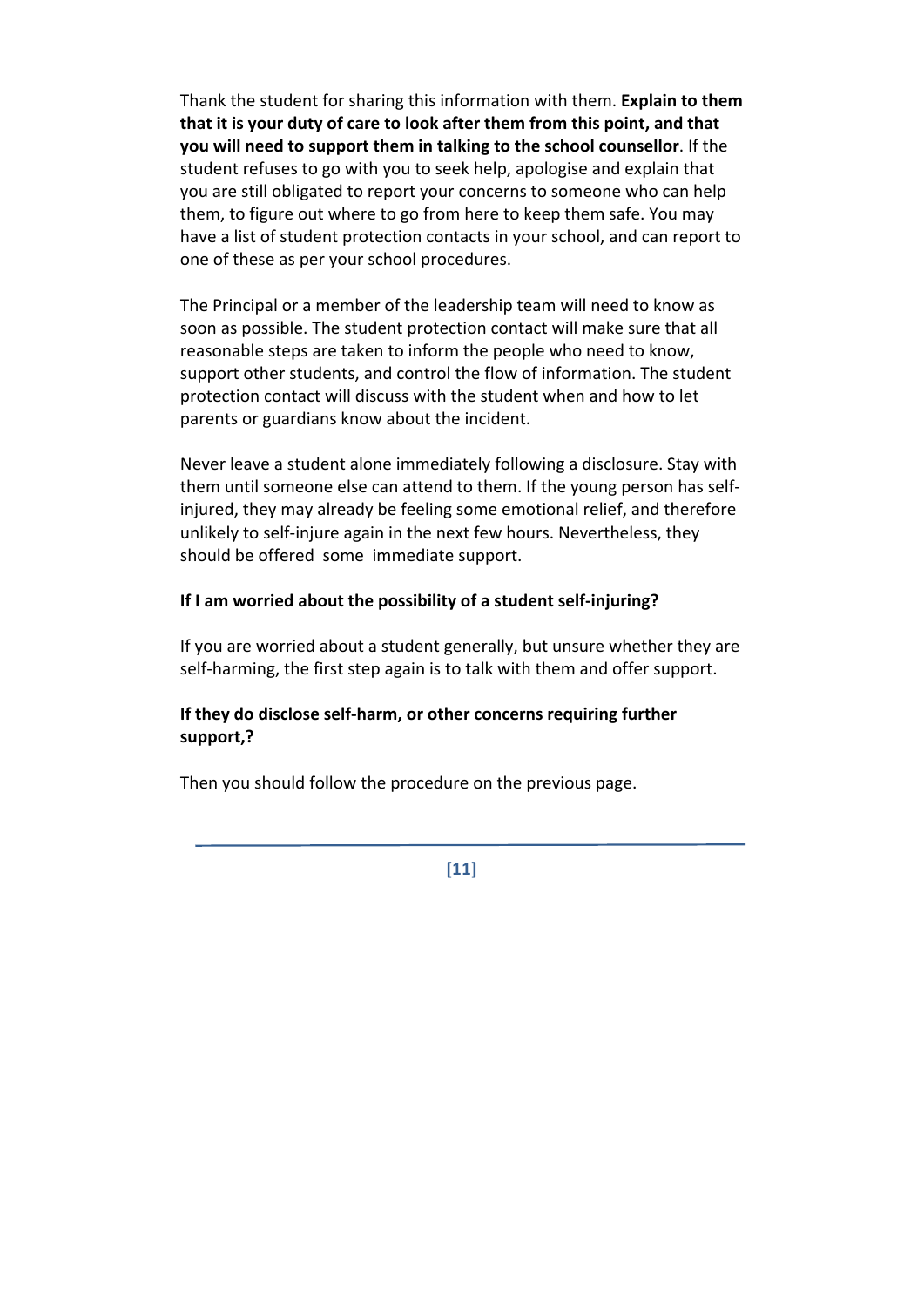If you feel the student requires further support, but they have not disclosed further at this point, you should encourage them to talk to the school counsellor, as well as report those concerns yourself to the relevant pastoral/student protection staff. Continue to monitor the student.

#### **If a student presents with a self‐injury needing immediate first aid care?**

Though it is difficult, it is important to **remain calm** in the face of self‐ injury. If there is a wound of any nature, ensure this is carefully covered and that the student is taken to a private space where the school nurse or someone with first aid training can **attend to the injury**. The injury will need to be taken care of as per first aid procedures. If a cut needs suturing, then arrangements will have to be made with a local emergency department.

Ideally, a parent will be called to accompany the student. If this cannot happen, a staff member should accompany the young person to ensure that the hospital processes are followed through without stigma or verbal abuse to the young person. Yes, the student may need your support and protection. After all they do not need system‐induced trauma to add to their other problems. Emergency Departments (ED) may see self‐injury as minor (and in any case self-induced), and therefore able to be left till later (especially if they are particularly busy at the time you arrive). Waiting many hours in an ED can be traumatising – both from the frustration of waiting, and all the sights and sounds. The presence of an adult may ensure timely action, and a degree of respect for your student.

Once the student has been taken care of, and you have followed procedures as per the previous two pages, it is important to seek support for yourself as soon as possible after the event. You must ensure you have a chance to debrief.

**[12]**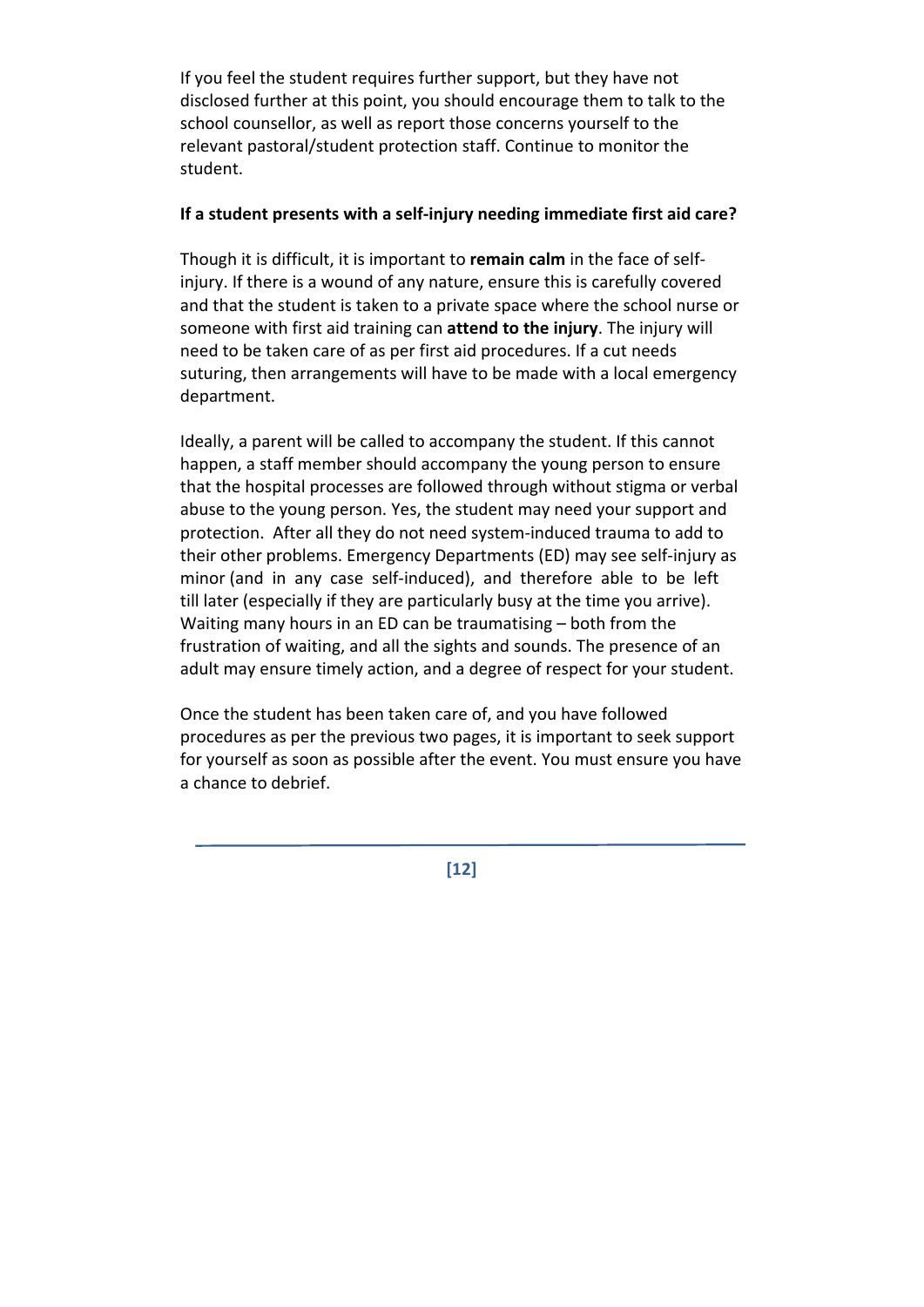#### **In the long term?**

**Once the immediate concerns have been dealt with then there is a need for a safety plan** – for the self‐injurer, their family, their friends and associates**.** The guidance counsellor and a team of staff, which may include a counsellor outside of the school, will work with the student and their family around this plan. **School staff may need to be involved and will be made aware of the steps applying to them within the plan.**

**The school counsellor may need to provide education and support to teaching staff**, thorough discussions, debriefs and by giving information such as this book, and by providing counselling services for staff. If you require any of these supports, but they have not been provided, it is important to speak to your school counsellor.

**All school staff will need to be on the alert for further incidents, or copycat events**. These need to be reported immediately.

Be aware, self‐injury in itself may not be a matter of life and death, but it is a risk factor for suicidal thinking and behaviour if it is not dealt with successfully. Therapy outside the school may be needed and may need to be ongoing. The longer self‐injury goes on without resolution of underlying problems, the more therapeutic intervention that is likely to be needed. Your initial report is important.

#### **Ensure you continue to provide opportunities for your student to feel connected and accepted in their school community**. Keep

communication open with the student, but place limits on disclosures, particularly if you know they are seeing a counsellor e.g. "Are you still seeing the counsellor?" "That may be an important thing to share in the safety of the counselling room" or "We may need to reconnect you with someone with whom you can talk more about that. Can I help you to do that?"

**[13]**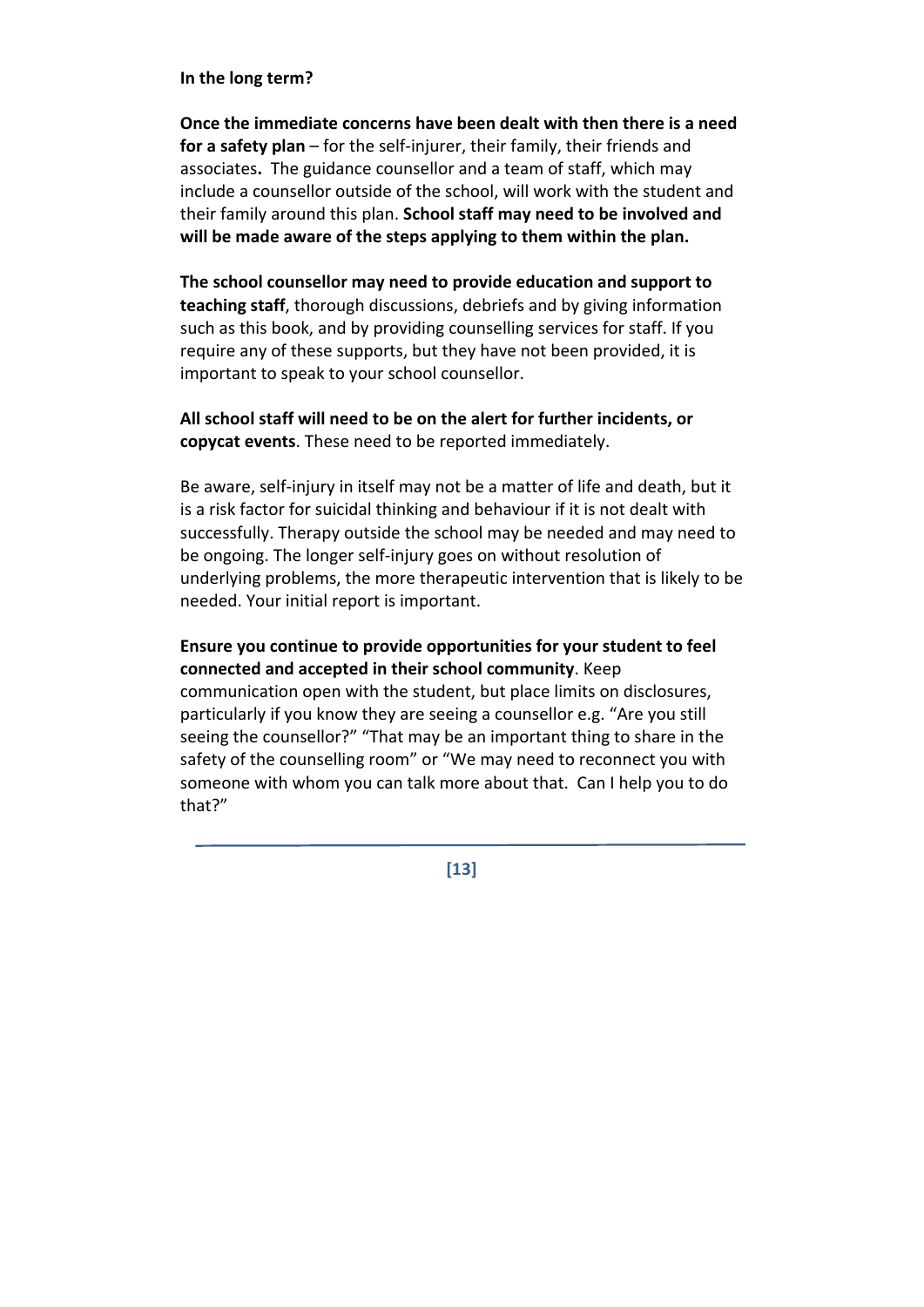#### **Concerns for the friendship group and other peers?**

**Schools are closed environments and we need to be aware that copycat events (contagion) do occur.** This may happen because the student who is self‐injuring is seen to receive considerable attention. For other struggling and/or needy students this may lead to jealousy. **There have also been occasions where the student who is self‐injuring puts pressure on peers to support them by self‐injuring also**, even though they may not otherwise have chosen to engage in this behaviour.

**So, it is important to provide knowledge ‐ without glorifying the problem.** It is not necessary to make public statements, except to ensure that students are aware of student protection policies and procedures around their care and safety. For those students who ask about a particular student, a short truthful and rather boring statement will reduce the risk of copycat. ("X is struggling with some emotional problems at present. We have informed her family, and are working with them to help change things.") The 'informed her family' is important, because it is factual, but also because a few students may want their family to know about some of their struggles, and may be encouraged to share at this point. Alternatively, students may have been unaware that family and student protection contacts will immediately become involved in such instances. This may deter the few who are at risk for copycatting to gain attention from peers.

**The immediate friends of a student who is self‐injuring may need a bit more information and support.** A short meeting with them as a small group, followed by each of them having the opportunity, from time to time, to vent current problems for 15 minutes to a teacher or counsellor, may serve to allay fears, and keep the situation under control. It may also be necessary for the school counsellor to contact the parents of friends, so that they are aware to look out for any signs of distress.

**[14]**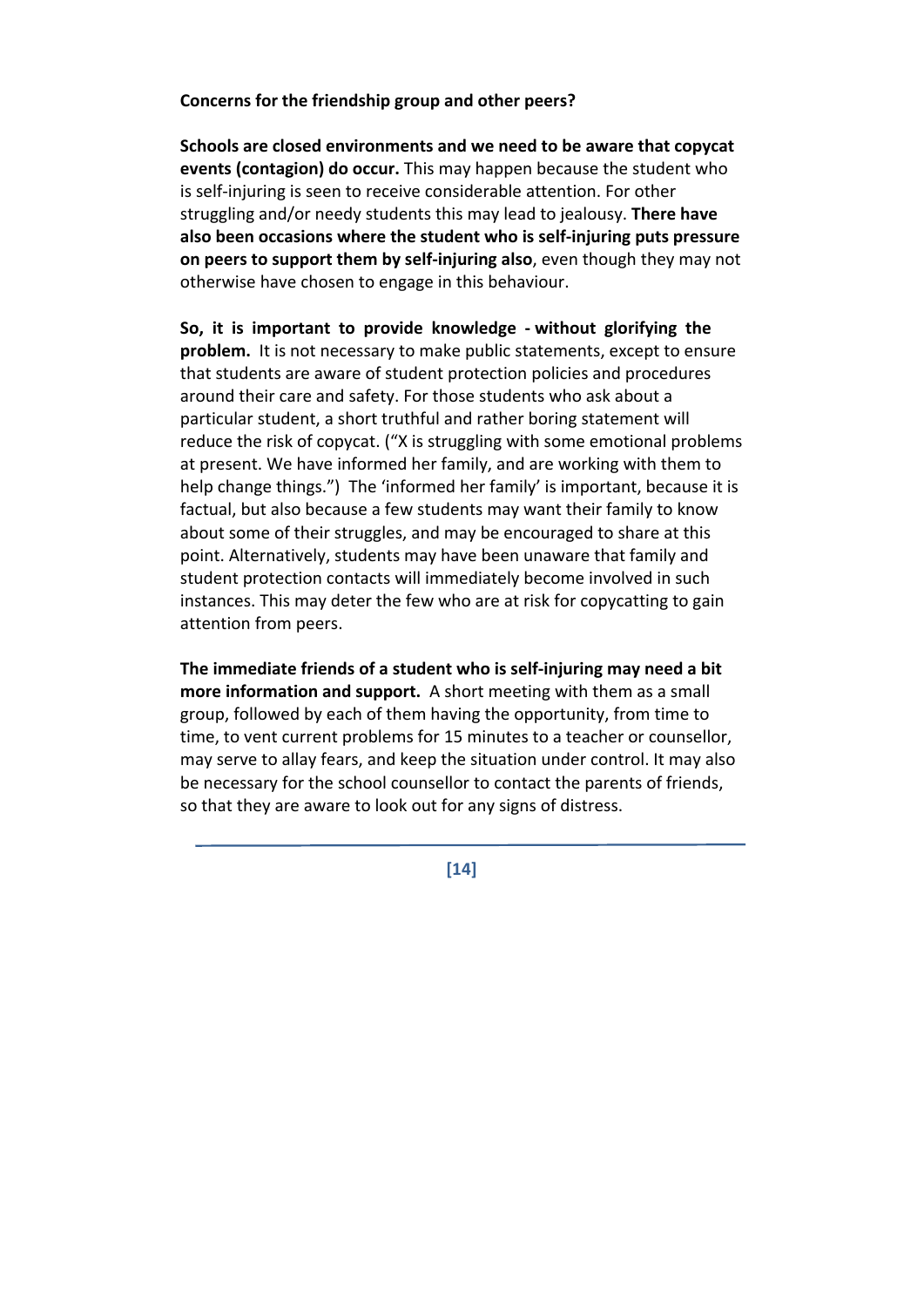**Practical support you and the counsellor may be able to assist with**

The following **protective factors are things that your pastoral team and counsellor will consider carefully as points of intervention, to help to motivate and support a self‐injuring person back to health**. It may be useful to keep these in mind, as they may be things e.g. a positive school climate that you can contribute to, or help to encourage or facilitate as their school teacher.

- Physical wellbeing, good nutrition, sleep and exercise
- Secure, appropriate and safe accommodation
- Physical and emotional security
- Reduced or zero alcohol, tobacco and other drug use
- Positive school climate and achievement
- Supportive caring parents, or another supportive family member
- Good problem-solving skills
- Optimism, a sense of hopefulness for the future
- Pro‐social peers (people who want to be part of friendship groups and contribute to local groups and society)
- Involvement with a significant other person (someone the student trusts and who gives meaning in their life)
- Availability of opportunities at critical turning points or major life transitions (e.g. getting a job after school)
- Meaningful daily activities
- Sense of purpose and meaning in life
- Sense of control and efficacy (what you do achieves what you set out to do)
- Financial security
- Lack of exposure to environmental stressors
- Good coping skills

**[15]**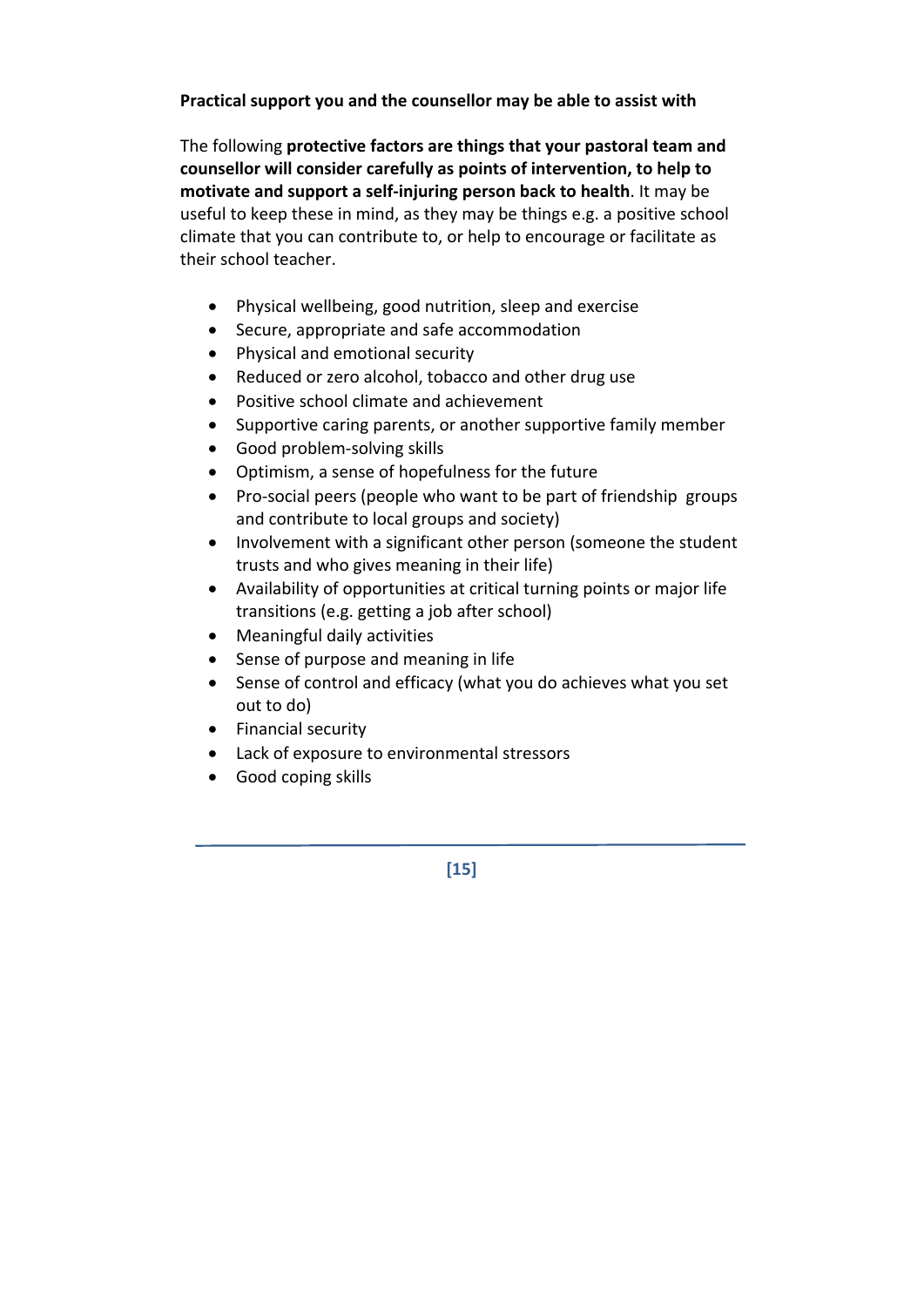# **7. The counselling role**

**The counsellor at school or outside school will work with the student on a number of coping strategies** suggested by people who self‐injure. If you look up self‐injury help sites on the Internet, you will find lists of alternative coping methods (like the one below). Sometimes young people look at the list, and immediately go "Duh! I would never do that" or "That couldn't possibly work". When we spoke to all the young people we know, it was clear that some things work for some people, some of the time. **These ideas are often best introduced by someone with training in the area of counselling, as a small part of their therapy, which overall will be aimed at dealing with the causal factors.** 

- *Take a deep breath and count to 10*
- *Wait 15 minutes before self‐injuring*
- *Provide a distraction by going for a walk, watching TV, talking to a friend*
- *Think through all the things that are really important ‐ (a pet, special friends, or a new sleeveless top they want to buy)*
- *Spend some time thinking about all the things that makes them feel special, or that gives their life meaning*
- *Write in a journal, draw, or express feelings in another way*
- *Think about something positive that happened in the last week, and try to work out how to get it to happen again*
- *Focus on goals for next week*
- *Practise relaxation exercises, breathing slowly*
- *Focus on the moment how they are feeling right now; keep at it till the bad feeling goes away (it will!)*
- *Explore rituals to replace self‐injury. Rituals that are regularly performed in a set manner can play an important role in adding meaning to our lives. They help us reflect on how we feel and how we relate to other people. For some people, self‐injury can function as a sort of ritual; a little process they have to complete*

**[16]**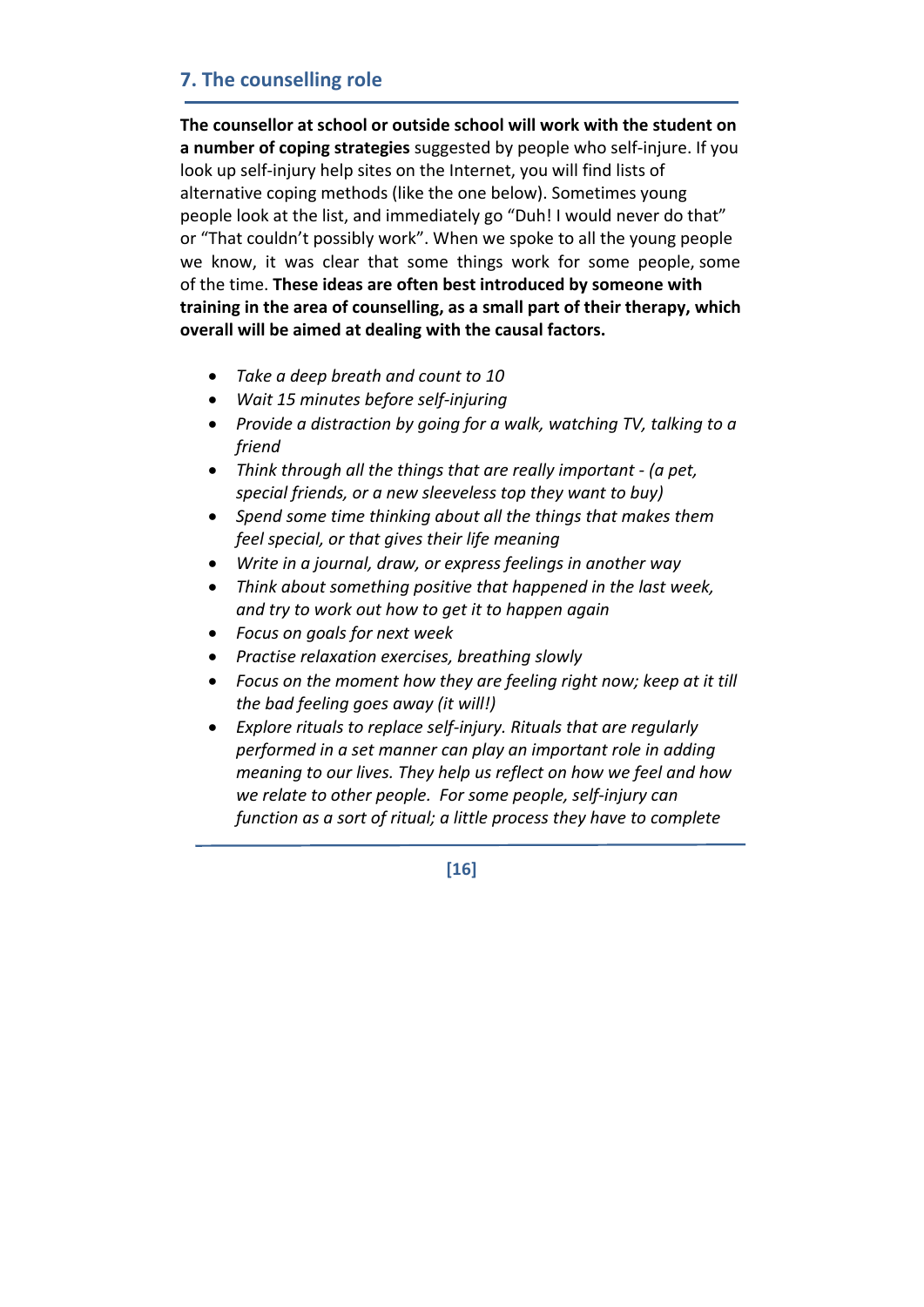*before they can get on with their day. Finding alternative less damaging little rituals may offer the person an escape from present distress as well as comfort and care. And they may end up with fewer long‐term scars!* 

- *Draw a butterfly on your hand*
- *Write the work 'love' on your arms*
- *If the urge is strong, try using ice – either to 'scratch' the skin, or to hold until your hand is ice‐cold and hurts*
- *If the urge is still strong try using a rubber band around the wrist 'flicking it until' you hurt enough.*

*One of the ideas which has crept into various forms of therapy in recent years is the idea of focusing on solutions rather than focusing on the problems all the time. This idea may also be useful to you in general conversation working with a student who self‐injures. Don't misunderstand – we are not trying to turn you into a therapist. We are sure you would not want that responsibility, but as a way of thinking, it has some merit.* 

*Key questions a counsellor may explore, which may assist in finding the beginnings to a solution that you may play a role in as the teacher:*

- *When does self‐injury NOT happen?*
- *What was happening during those days or weeks?*
- *What were other people doing?*
- *How were people getting on?*
- *Who was supporting you, the young person, during this time?*
- *Were there just ordinary everyday things happening, or were there special events?*

*If any of these are happening, ask the young person if they can repeat the good or positive event or time.* 

**[17]**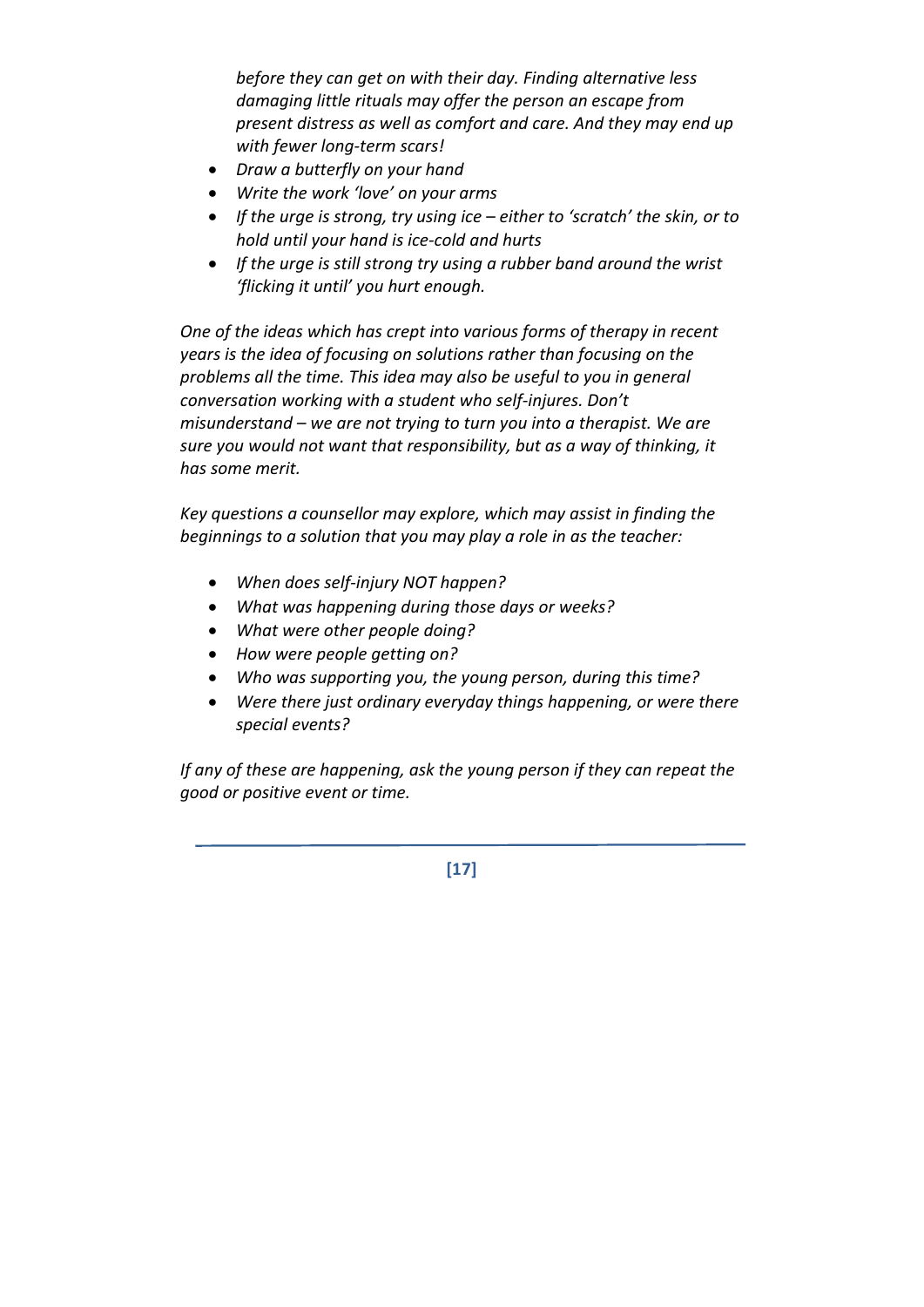# **8. A note about self‐Injury and suicide**

Understanding the relationship between self‐injury and suicidal behaviour is one of the most complex areas for anybody working with people who self‐injure. **While self‐injury is usually not related to suicidal thoughts or feelings, in some cases people who self‐injure do report life not being worth living, and a feeling of wanting to die.** 

When we spoke to young people who self-injure, what was really important to understand was that **many of them talked about self‐injury actually keeping them alive and reducing their wish to suicide**; in other words self-injury became a sort of coping or protective mechanism.

On the other hand, many young people talked about self‐injury serving functions that had nothing to do with suicide or feeling suicidal. Many young people were really angry about questions from professionals who assumed they were suicidal, when they were just self‐ injuring to release or control feelings. Despite this, some young people had been suicidal at some point, and they had self-injured with both suicidal and non‐suicidal intent at different times (we said it was complicated).

**What this means is that if you are concerned that a student might have thoughts of ending their life it is really important you speak to the student, encourage them to see a mental health professional and follow the student protection strategies and pathway in your school.** 

**[18]**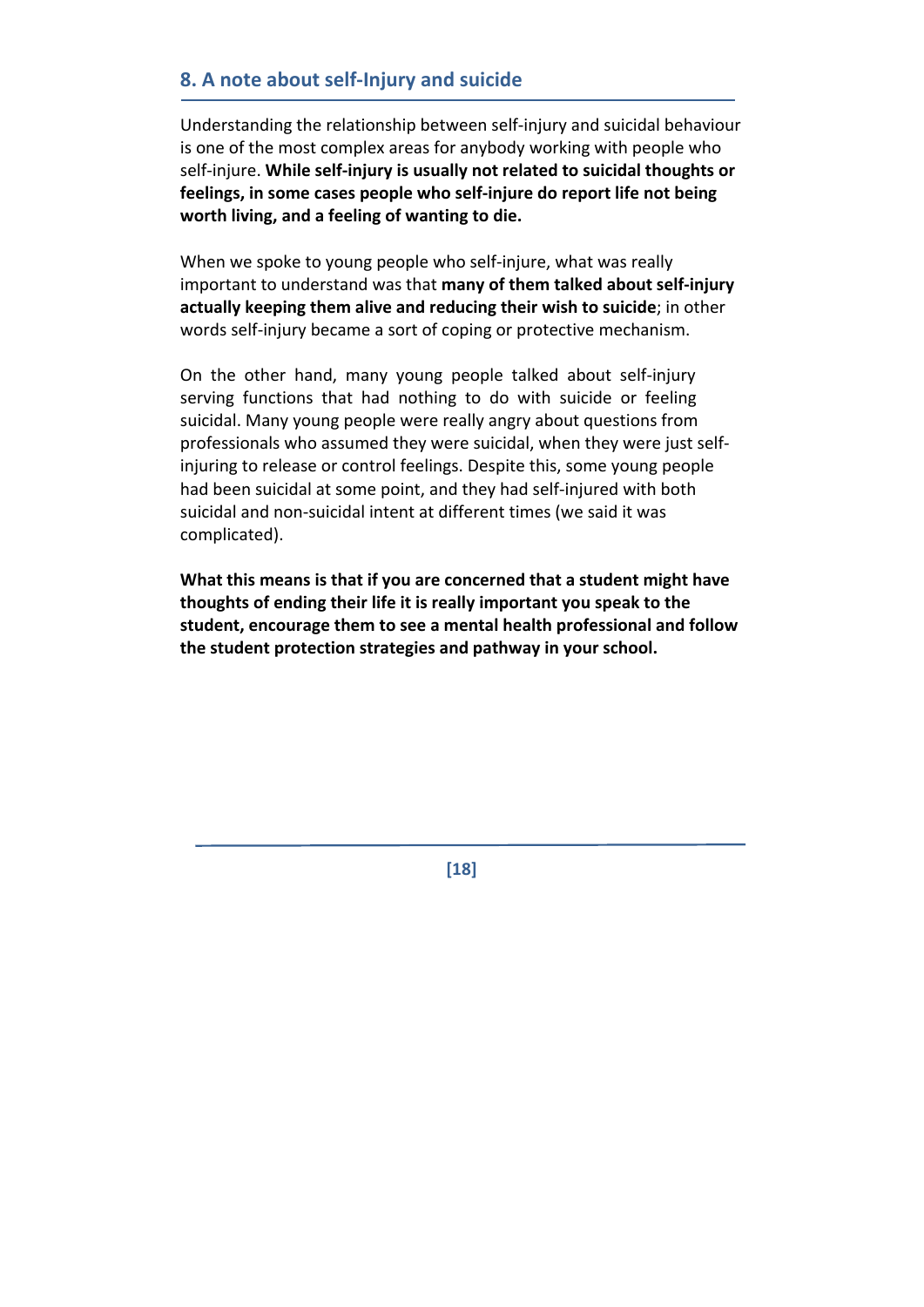# **9. A note about therapies**

**The young people we interviewed had a range of experiences with professionals and others in regards to self‐injury. The experiences ranged from positive and helpful to the negative and punitive.** 

Professionals who listen to the young person, don't judge them by their self-injurious behaviour, work at building good rapport, don't push the young person to stop the behaviour before helping the young person to find adequate alternative coping strategies, assist with coping skills, work in a person‐centred, solution‐focussed way, and don't 'freak out', were viewed favourably by the young people we interviewed.

**Mental health professionals take a number of different approaches to helping their clients.** Approaches that have shown some success with people who self‐injure include Cognitive Behavioural Therapy (CBT), Dialectical Behavioural Therapy (DBT), Mindfulness, and Problem ‐Solving Therapy. Other therapies may be helpful  $-$  for instance expressive therapies like Voice and Movement Therapy – but these have been less researched, and most professionals prefer therapies with strong evidence for effectiveness.

*Cognitive Behaviour Therapy (CBT) is a psychological therapy that aims to address issues such as anxiety and depression, as well as a range of other mental health concerns. The focus is on changing the way individuals think, which impacts on the way they feel and the way they act. The approach often involves teaching effective problem solving skills, coping strategies, how to manage exposure to challenging situations, relaxation, identifying thoughts and feelings, and challenging individual negative beliefs.* 

*Dialectical Behaviour Therapy (DBT) was specifically developed for the treatment of people who engage in self‐injury and/or suicidal behaviours.* 

**[19]**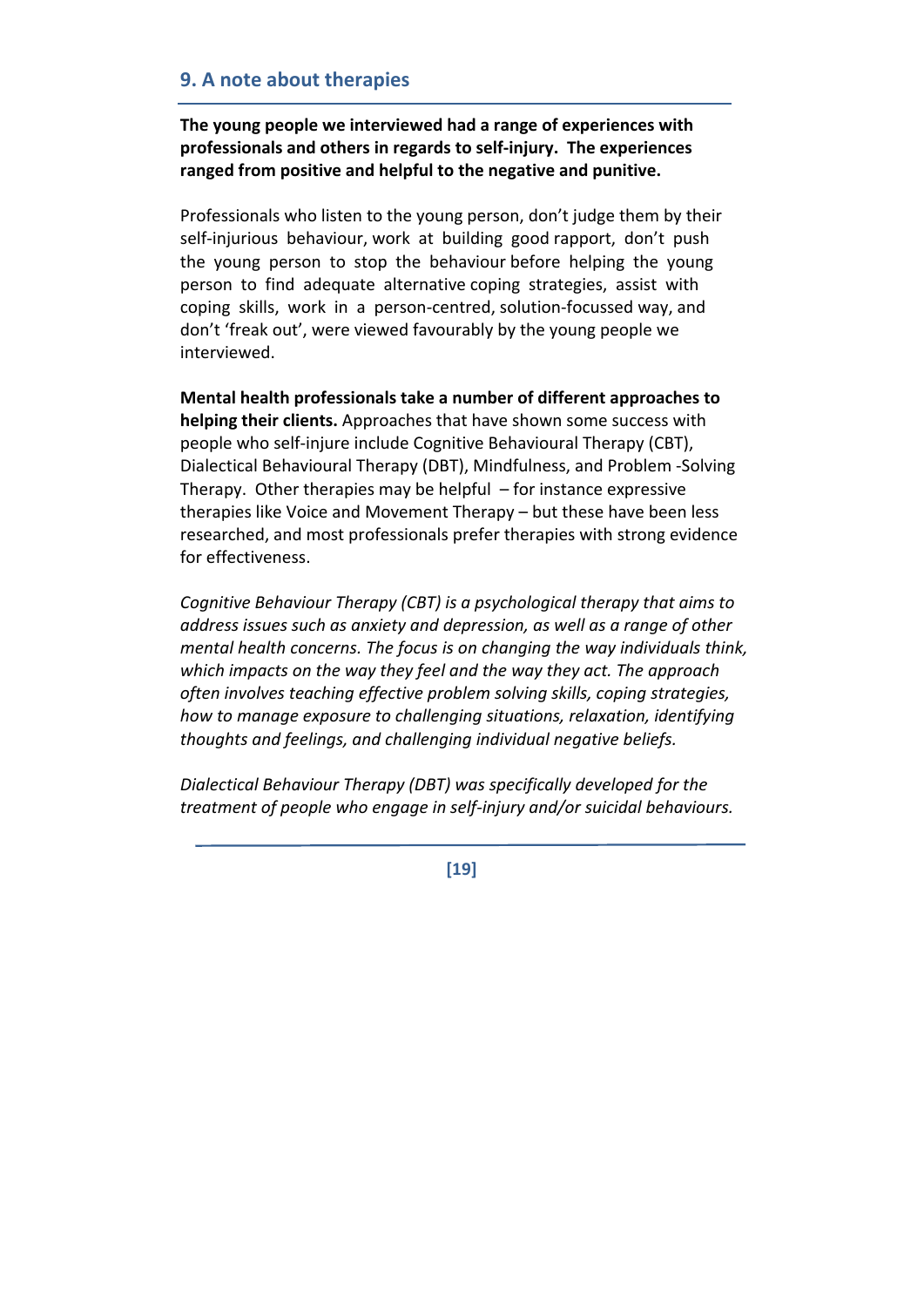*The focus of DBT is both accepting the individual being treated (from the perspective of the therapist conveying acceptance and the patient learning acceptance), helping the person to change behaviours that may be self‐destructive (such as self‐injury), and working towards a life that is fulfilling to them.* 

*Mindfulness is one of the many ideas that are part of DBT, and can in itself assist people who are anxious or depressed, or who engage in self‐injury. Mindfulness is being aware or paying attention to the stimuli coming through your senses ‐ that is, what you see, smell, taste, feel and hear (the unfolding of experience in the present moment). This includes being aware of your emotions and your thoughts. An important element is to learn to be non‐judgmental, just accepting whatever comes to your mind, moment by moment. Potential benefits of mindfulness include staying focused, particularly at times of high emotion when the many incoming thoughts or ideas or stimuli may cause one to feel 'scattered'. It helps people to act less impulsively by enhancing awareness of urges to action. For those who go over and over upsetting things ('ruminate') at length, it may help them to turn attention to other things or turn off the stream of images and thoughts. It increases the capacity to experience joy. Ultimately, (once you have got the idea and practise regularly), the awareness can help you experience a richer quality of life.* 

*Problem Solving Therapy (PST) is a brief psychological intervention that focuses on identifying specific problems an individual is facing, and generating alternative solutions to these problems. Individuals learn to clearly define a problem they face, brainstorm multiple solutions, and decide on the best course of action. A key element of PST is testing the chosen solution to see if it is effective, and refining the decision‐making and problem‐solving strategy if necessary. Learning and practising the process helps you identify and effectively solve problems you face in the* future.

**[20]**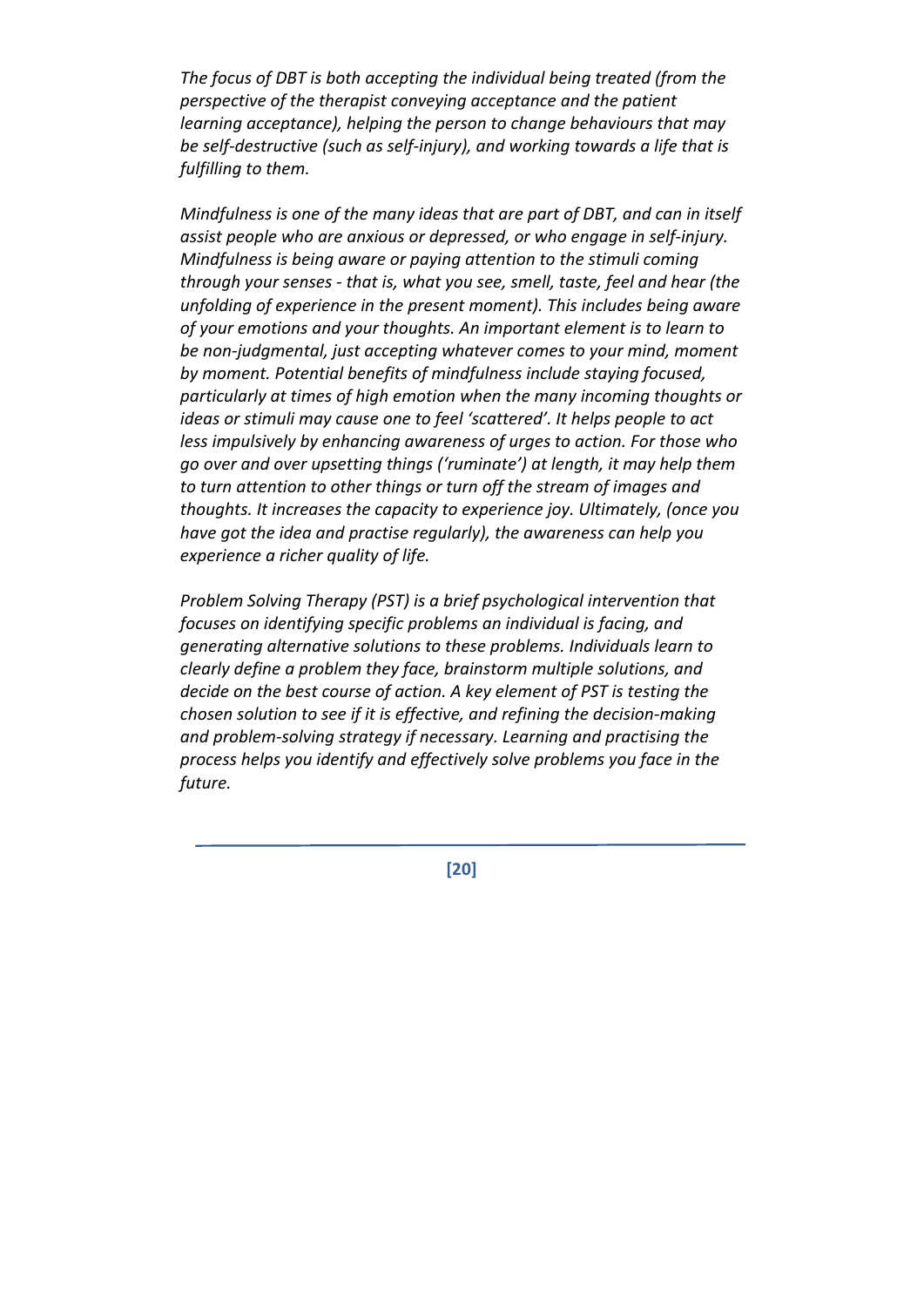There is one final area we need to discuss, and that is **'Acute Care'**. There may be times when you believe that the injuries need medical attention, or where you are beginning to believe the whole situation is becoming more serious. Either way you may feel that a professional mental health assessment is really important. Make these decisions early if you can, encourage your student to visit their GP, or a local youth mental health service (like CYMHS or Headspace).

If you leave it too long, then there may be a crisis and neither you nor your student may know where to turn. The sheer anxiety attached to help-seeking may make things worse. Having to go to an Emergency Department at a hospital is not fun for either you or your young person. These are busy places, and often the staff either do not have the skill to deal with self‐injury, or are angry and resentful about 'self‐inflicted wounds'. We have heard stories of young people being left alone for hours before being medically treated, or (in a few cases) actually being sewn up with no anaesthetic. Clearly this should not happen, and we have to seek solutions to ensure it does not.

As we noted earlier, the best thing is to ensure your student does not go to an Emergency Department alone. You should, in the first instance, contact the student's parents and ensure they are able to attend with their child. If they cannot do this you may have to stand in. Again, it may not be a fun experience, but you may be able to stop further traumatising experiences from occurring, or remind staff that this is the only way that your student can manage their emotions at this time, and they should be careful not to make things worse by an abusive or stigmatising approach. But remember, you may need to discuss things with your best friend or other colleagues or your partner afterward, just to debrief and clear your own feelings.

**[21]**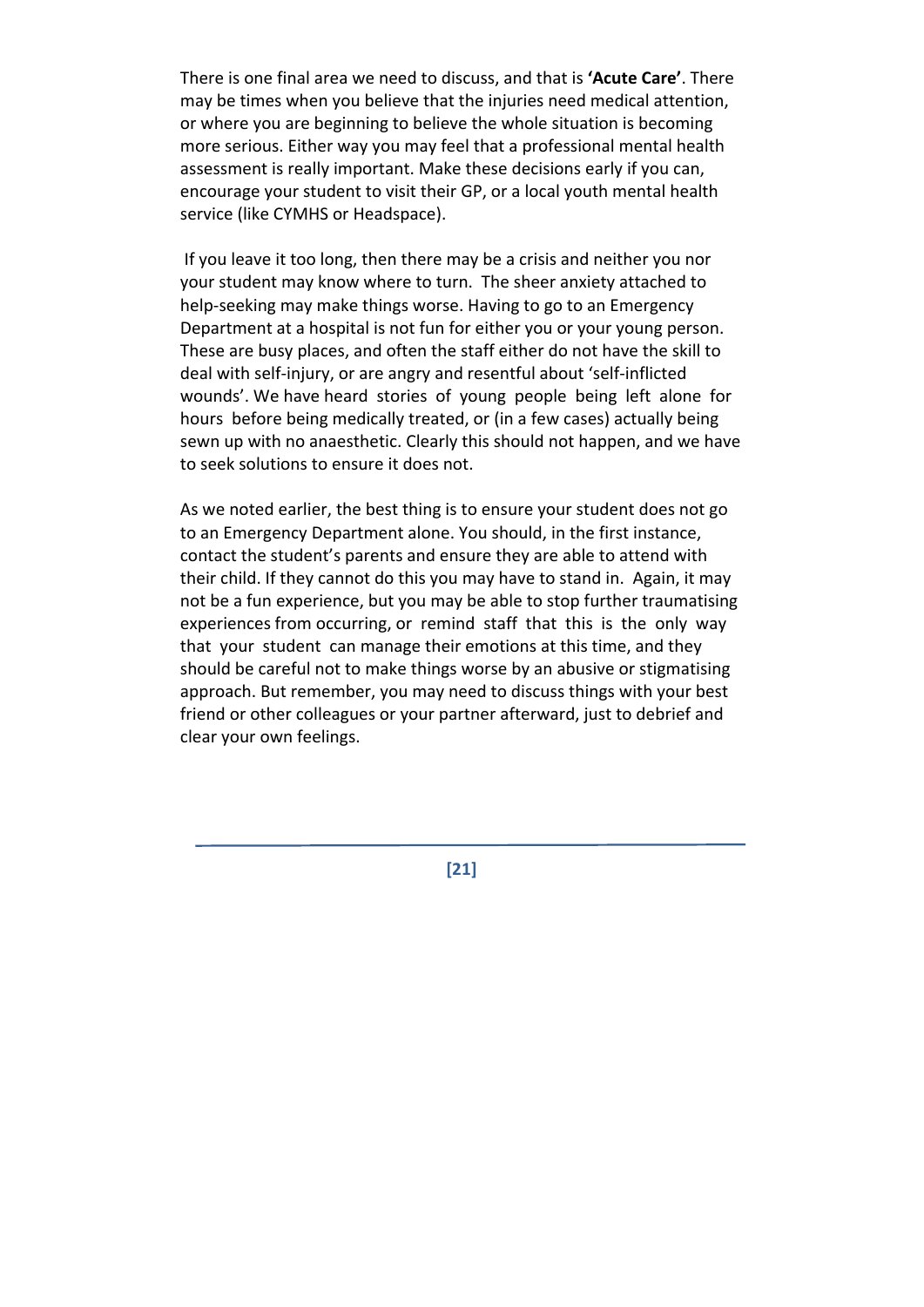# **10. Useful resources**

If you, or someone you know, would like more information about self‐ injury the following resources may be useful:

#### **National Services**

- Kids Help Line (instant telephone support special expertise for young people) Tel: 1800 55 1800 – www.kidshelp.com.au
- Lifeline (instant telephone support special expertise in self‐hard) Tel: 13 11 14 ‐ www.lifeline.org.au/Get‐Help/Get\_Help
- SANE Australia (complaints about services or media/support) Tel: 1800 187 263 – www.sane.org
- Aboriginal and Islander Community health Service www.aichs.org.au
- Alcohol and Drug Information Service www.adin.com.au
- Child and Youth Mental Health Services Queensland www.health.qld.gov.au/rch/professionals/cymhs.asp
- Child and Youth Mental Health Services New South Wales http://www0.health.nsw.gov.au/mhdao/camhs.asp
- Child and Adolescent Mental Health Services Victoria http://www.health.vic.gov.au/mentalhealth/services/child/
- Southern Child and Adolescent Mental Health Services South Australia
	- http://www.flinders.sa.gov.au/mentalhealth/pages/camhs/6695/
- Child and Adolescent Mental Health Services Western Australia http://pmh.health.wa.gov.au/general/CAMHS/

#### **Other Mental Health Websites**

- Beyondblue (information about depression) Tel: 1300 22 4636 ‐ www.beyondblue.org.au
- Headroom (mental health information for young people) www.headroom.net.au

**[22]**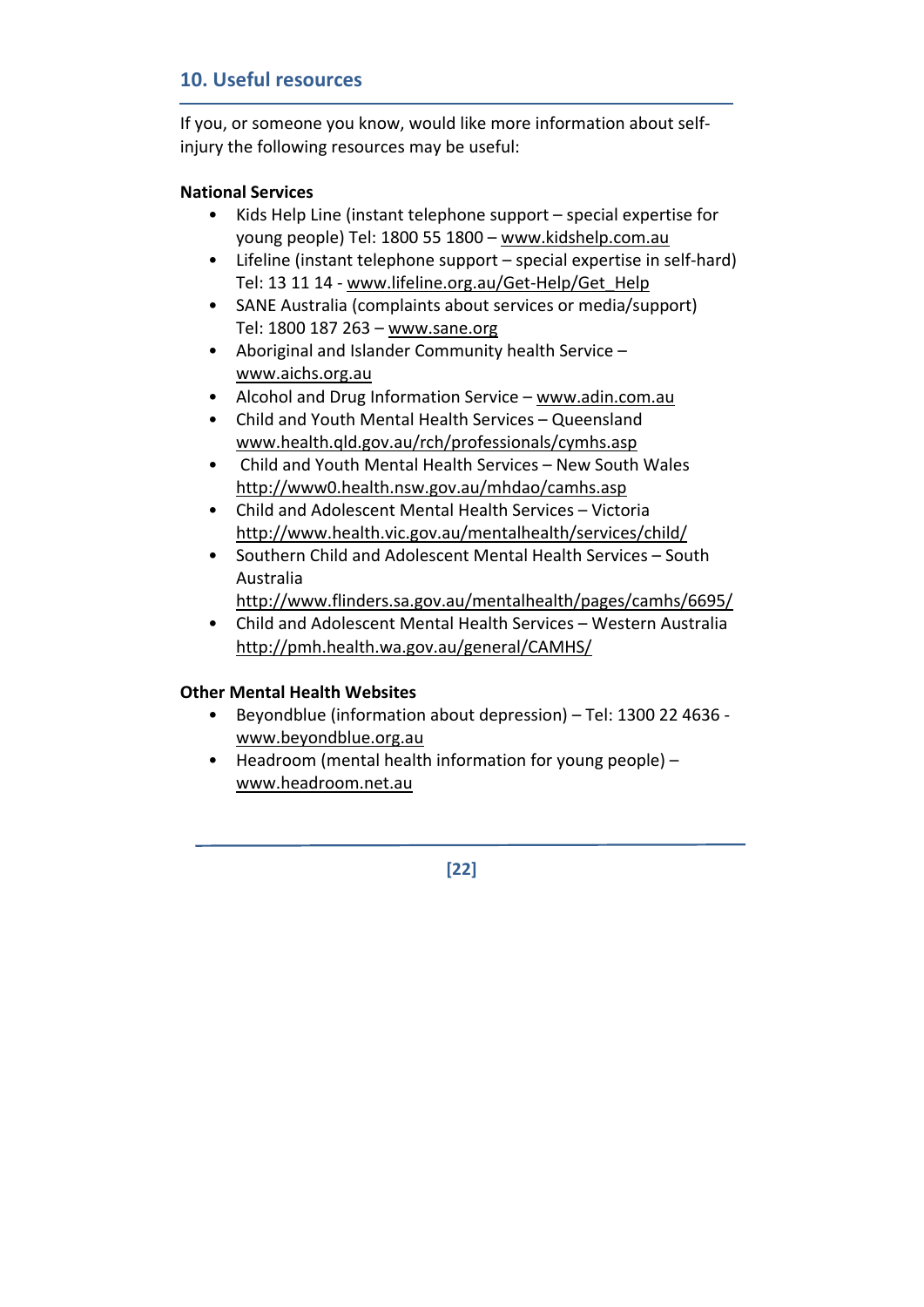#### **Other Mental Health Websites (Continued)**

- LiFe (Commonwealth funded site with all information on suicidality) – www.livingisforeveryone.com.au
- Mental Health Associations across Australia Tel: 1300 794 991 www.mentalhealth.asn.au
- MoodGym www.moodgym.anu.edu.au/welcome
- National Institute of Mental Health (US site good information on mental health) – www.nimh.nih.gov
- Psychcentral www.psychcentral.com
- Reach Out! (by young people for young people- broad information) – www.reachout.com.au
- Reality Check www.realitycheck.net.au
- Mobile Safety Services www.ruok.com.au
- Young Adult Health Tel: 1300 13 17 19 www.cyh.com

#### **Websites – Self‐injury Specific**

- LifeSIGNS (Self‐injury Guidance and Network Support www.selfharm.org
- Lysamena Project on Self‐injury: Christian‐based self‐injury information and resources – www.self‐injury.org
- RecoverYourLife www.recoveryourlife.com
- S.A.F.E. (Self Abuse Finally Ends )Alternatives® www.selfinjury.com
- Self-injury on Wikipedia www.wikipedia.org/wiki/self-harm
- Self-injury Support www.sisupport.org
- Selfinjury.net www.selfinjury.net
- Self-injury: a struggle www.self-injury.net
- The National Self‐harm Network www.nshn.co.uk
- Understanding Self‐Harm www.harm.me.uk
- Young people and self-harm www.selfharm.org.uk/default

**[23]**